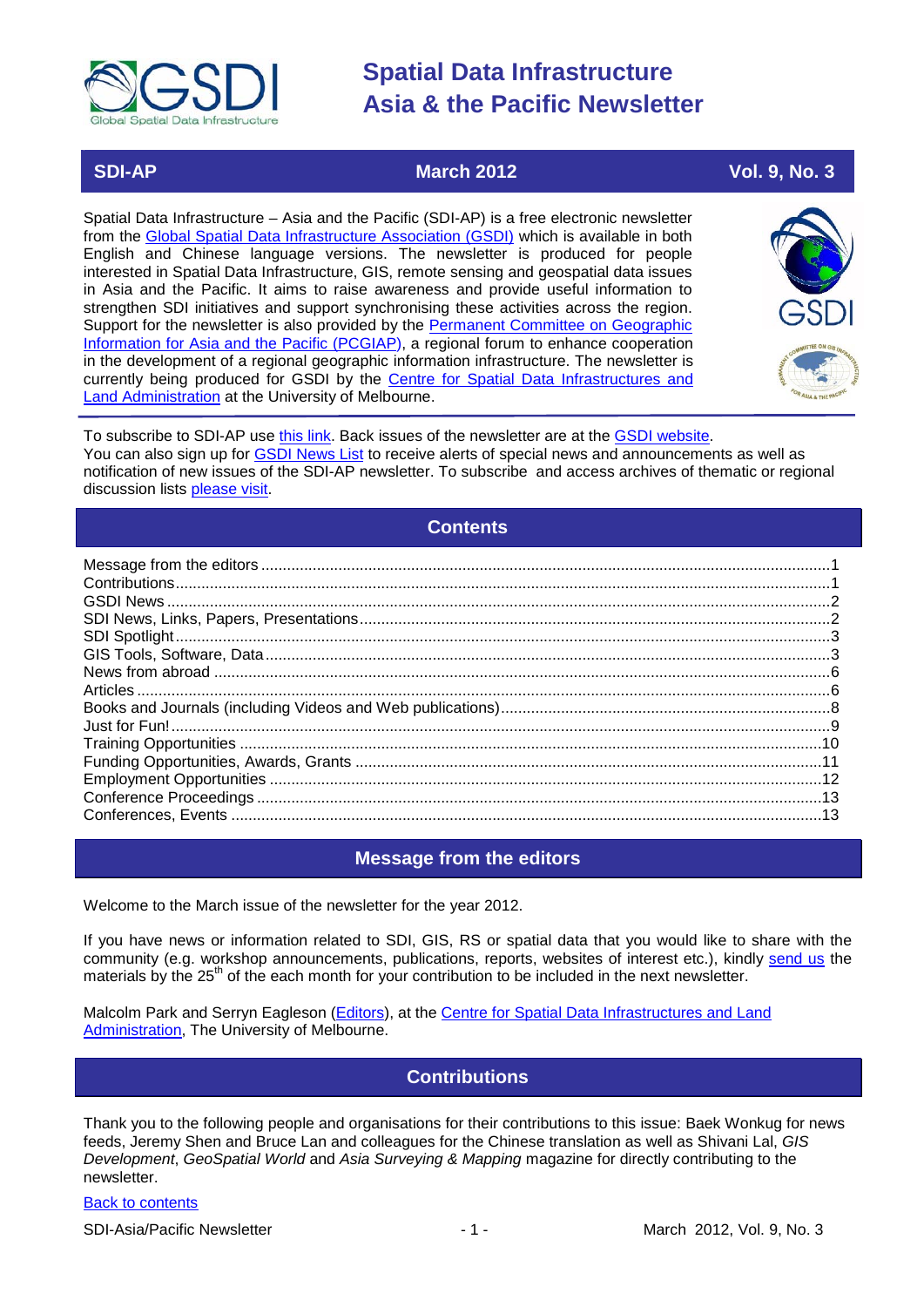

### **GSDI News**

#### <span id="page-1-0"></span>**International Geospatial Society (IGS) Free Memberships**

At its recent meeting, the GSDI Board of Directors passed a motion that allows individuals in low and very low income nations to join the International Geospatial Society (IGS) by providing specific information of value to the global community in lieu of annual cash dues. To join, simply add your professional profile to the growing interconnected network of geospatial specialists across the globe. Benefits of membership in IGS are listed at [http://www.igeoss.org/benefits.](https://owa.unimelb.edu.au/owa/redir.aspx?C=54c2b4d3973d480282dc7c38384f4204&URL=http%3a%2f%2fwww.igeoss.org%2fbenefits) For further information, contact [Harlan Onsrud,](mailto:onsrud@gsdi.org) Executive Director, GSDI Association.

#### **[GSDI 13](http://www.gsdi.org/gsdiconf/gsdi13/)**

The joint **GSDI World Conference** (GSDI 13), the 14th **GEOIDE Annual Scientific Conference**, the 7th **3DGeoInfo Conference** , and the **Canadian Geomatics Conference 2012** will take place in historic Québec City, Canada at the Québec City Conference Center in the heart of the city. Primary partners in organizing this conference include the [GSDI Association](http://www.gsdi.org/) and [GEOIDE.](http://www.geoide.ulaval.ca/)

#### <span id="page-1-1"></span>[Back to contents](#page-0-0)

#### **SDI News, Links, Papers, Presentations**

#### **[GITA Revamps Web Presence and Membership Structure](http://www.gita.org/documents/MembershipPressRelease.pdf)**

Following a six-month period during which all facets of its operations and activities were assessed and reviewed in detail, GITA has streamlined its website and completely restructured the association's membership categories.

Source: GITA Press Release

#### **[International Development and Mapping](http://www.futuregov.asia/blog/2012/feb/28/international-development-and-mapping/)**

International development requires an integrated approach to address complex challenges experienced within sectors such as agriculture, environment, health, education, economic growth, democracy and governance, and disaster response. This is where the use of GIS comes in. Using GIS allows organisations to go beyond making maps of just land cover. It enables them to combine layers of information, and study the spatial relationship between selected indicators to get a more holistic view of places or regions they are working to develop. Source: Asia Pacific Futuregov & World Food Program

#### **[Bangkok 3D City Model Made Available to the Public](http://www.vector1media.com/spatialsustain/bangkok-3d-city-model-made-available-to-the-public.html?utm_source=feedburner&utm_medium=feed&utm_campaign=Feed%3A+SpatialSustain+%28Spatial+Sustain%29&utm_content=Google+Reader)**

The Bangkok Metropolitan Administration's City Planning Department has created a 3D city planning map which is now online. The 3D city map includes traffic routes and infrastructure systems, which will we be added to with help from the Geo-Informatics and Space Technology Development Agency. To date there are 990 3D structures out of a total of 1.4 million buildings, and additional infrastructure such as landmarks, public parks, high-rise buildings will be added over time. The model is particularly useful for development plans to mitigate against the damages from flooding, after last year's



devastating and historic flooding. There have been long queues in the planning department for this digital elevation model data, and the online access will help to address some of the demand. The online site can be found at [http://3d-cpd.bangkok.go.th](http://3d-cpd.bangkok.go.th/) Read more about the model features, and the planning and zoning issues in the city, in [this feature](http://www.bangkokpost.com/news/local/278239/mapping-out-where-to-live-and-build) from the *Bangkok Post* Source: SpatialSustain

**[Turning government data into private sector products is complicated business](http://www.nextgov.com/nextgov/ng_20120209_3976.php)**

This article provides an interesting insight into the US government data set trove Data.gov in 2009 with a clear mission: to put information the government was gathering anyway into the hands of private sector and nonprofit Web and mobile app developers. But turning government data into private sector products has

#### **[Back to contents](#page-0-0)**

SDI-Asia/Pacific Newsletter  $\sim$  2 - March 2012, Vol. 9, No. 3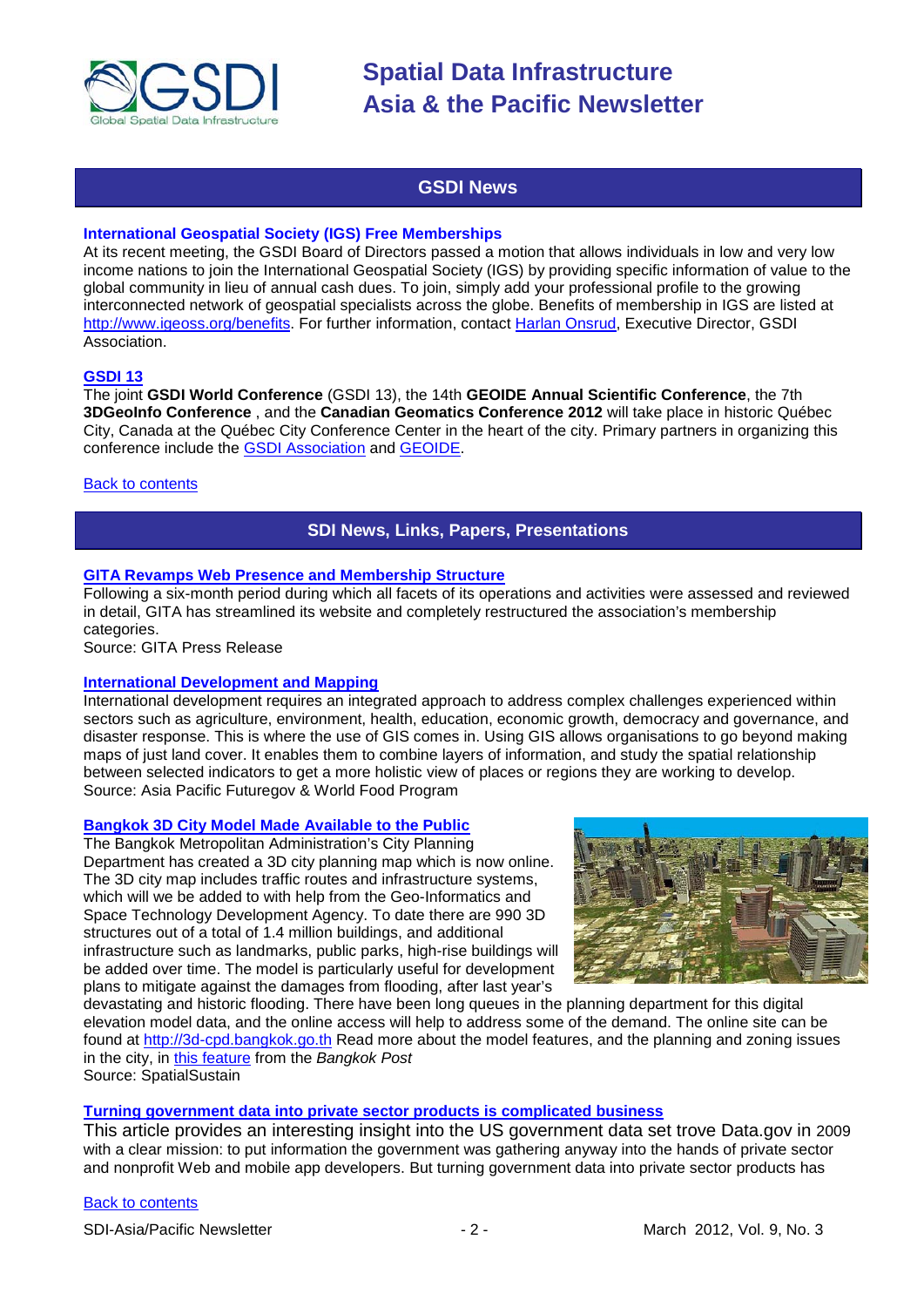

proved more complicated in practice. Some agencies, such as the Environmental Protection Agency, are posting new data sets regularly and rapidly in machine-readable form, but other agencies have shown little interest in devoting dwindling resources to making data more accessible. Agency data publication schedules also are often too slow for the go-go world of mobile apps. Source: Nextgov

#### <span id="page-2-0"></span>[Back to contents](#page-0-0)

### **SDI Spotlight**

This month the Editors would like to direct readers to the latest information pertaining to social media and spatial data infrastructures a number of recent references on this emerging area of interest are outlined below.

**[Citizens as sensors: The World of Volunteered Geography](http://www.ncgia.ucsb.edu/projects/vgi/docs/position/Goodchild_VGI2007.pdf)** Mike Goodchild

**[Ethical Issues in GIS and Crisis Mapping](http://geodatapolicy.wordpress.com/2012/02/14/ethical-issues-and-mapping/)** – Links to blog discussions and articles on the ethical concerns, appropriate uses, codes of ethics, and data protection standards for GIS, crowd-mapping and crisis-mapping (last updated February 20, 2012).

**2012 – [The Year of OpenStreetMap?](http://www.gisdoctor.com/site/2012/02/29/2012-year-openstreetmap-yes/) Yes -** Has the geospatial world reached the tipping point? Are users, developers, and society as a whole now more accepting of open-source spatial information? Are we now confident in the crowd sourced masterpiece that is OSM?

The editors remind our subscribers and readers that we welcome contributions for the *Spotlight* feature.

#### <span id="page-2-1"></span>[Back to contents](#page-0-0)

### **GIS Tools, Software, Data**

#### **[Asia Smart City Building Contains a Strong ICT Core](http://www.asmmag.com/201202233222/asia-smart-city-building-contains-a-strong-ict-core.html)**

There are a great many large-scale city building efforts underway in Asia that are taking the smart city approach for management of infrastructure. At the core of these developments is an investment in information and communications technology (ICT) that enables the rapid connection and monitoring of systems. Large international communications companies are behind much of this investment, with a public-private partnership approach that aims to recoup some costs by offering services to citizens and companies on top of this technology backbone. Source: Asia Surveying and Mapping Magazine



### Release of iVAULT ArcGIS 4.4 - iVAULT version 4.4 for the ArcGIS platform.

This latest release better supports client workflows and has enhanced data access capabilities. This new release features over **15** enhancements, including:

- Extended iVAULT Administrator is more intuitive and comprehensive with a WYSIWYG IVAULT web layout creation tool
- · Social Media Integration mapping feeds from Twitter, YouTube and Flickr providing crowd-sourced spatial information to help track emergency situations and improve constituent communication
- New Events functionality to create spatial objects with attributes on-the-fly allowing users to register inspection, repair or any other type of event against any feature. For example, add or update an inspection, repair, or replacement event against traffic signs.
- Layer priority for finer control of feature selection
- Role-based layer settings to control initial display, legend inclusion and expansion, and map feature selectability – this allows our clients to author just one map and provide their specialized layer configuration and access to various user groups (e.g. staff vs public, different departments, etc.)
	- Quick Map tool to store current base map and layer information for future recall
- Ability to expand or collapse individual map services in the legend by default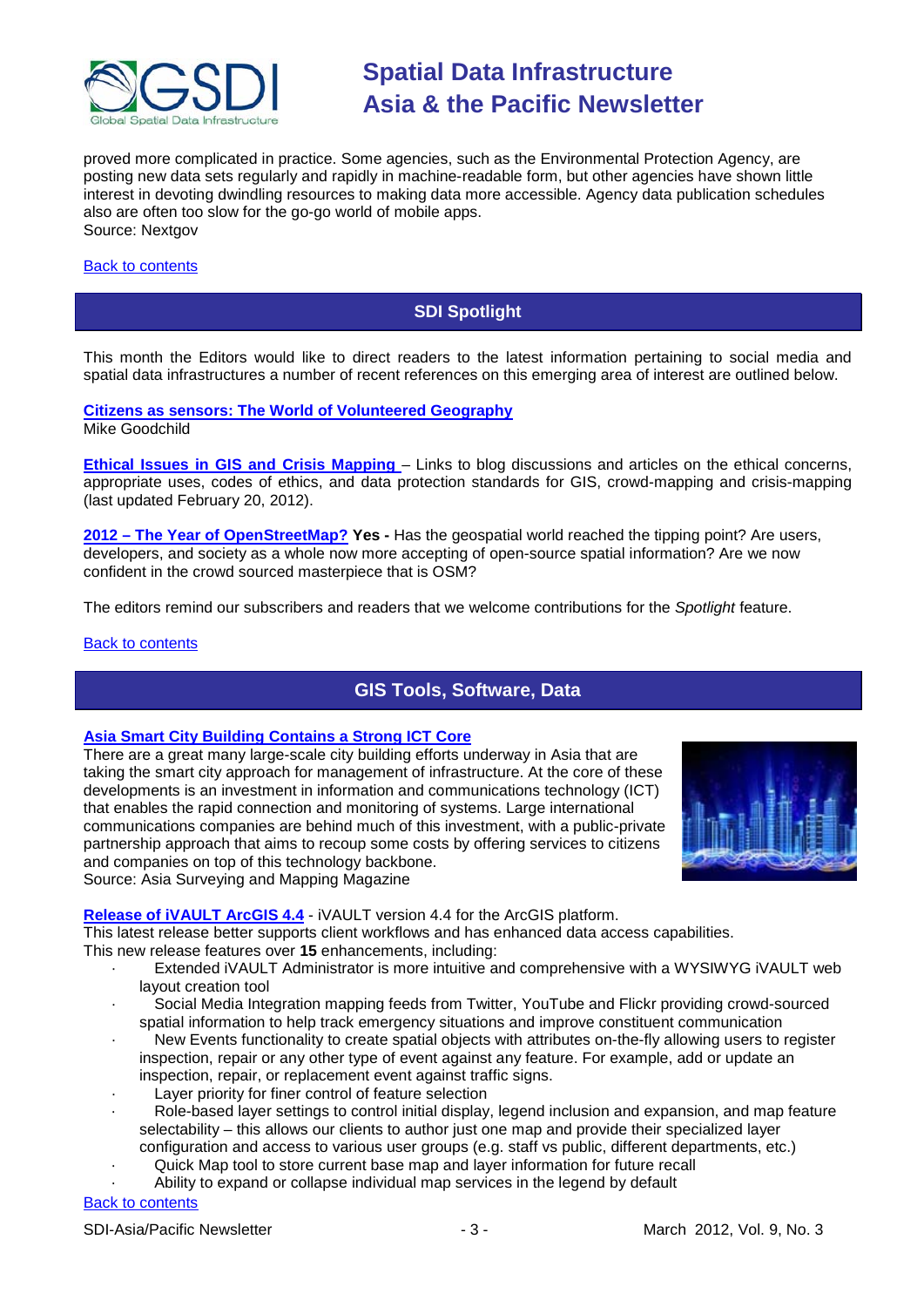

- · Support for multiple default user logins
	- Slider to enable the user to adjust number of columns in the detail report
- · …and much more!

New modules available:

- · Third-Party Integrations with systems such as: Laserfiche, Tempest, and WorkTech.
- · eCommerce: enhanced security to facilitate many user groups accessing the system through logins administered by each user group's administrator. The security is now linked to common payment options like Visa and paypal to facilitate system access.

**[Free Webinar, March 08](http://ivault.pat.ca/webinars/)th**

Source: Press release – [Pacific Alliance Technologies](http://www.pat.ca/)

#### **[Australia Begins Large-scale Mapping of Debris on its Shores](http://www.asmmag.com/201202233223/australia-begins-large-scale-mapping-of-debris-on-its-shores.html)**

Scientists from Australia's national science agency, Commonwealth Scientific and Industrial Research Organisation (CSIRO), are setting out to survey Australia's 35,000-kilometre coastline to measure marine debris and its impact on sea life. The work is part of the <u>National Marine Debris project</u>. Source: Asian Surveying & Mapping

#### **[Mapping Australia's sea floor](http://www.australiangeographic.com.au/journal/mapping-australias-sea-floor.htm)**

Covering nearly 71 per cent of the world and supporting nearly half of the world's species, the ocean is a mysterious and exciting world that's one of the remaining little-explored frontiers. Only a minute amount of the sea floor has been mapped despite the fact that it plays an integral role in many of the Earth's systems including climate and weather.

Thanks to Ross Johnson for this item

#### **[Is GPS All in Our Heads?](http://www.nytimes.com/2012/02/05/opinion/sunday/is-gps-all-in-our-head.html?_r=1)** by JULIA FRANKENSTEIN (NY Times)

It's a question that probably every driver with a Garmin navigation device on her dashboard has asked herself at least once: What did we ever do before GPS? How did people find their way around, especially in places they'd never been before?

Like most questions asked in our tech-dependent era, these underestimate the power of the human mind. It is surprisingly good at developing "mental maps" of an area, a skill new research shows can grow stronger with use. The question is, with disuse — say, by relying on a GPS device — can we lose the skill, too?

#### **[New Visual Navigation System Ditches Satellites for Cameras](http://www.asmmag.com/201202163168/queensland-university-develops-navigation-systems-that-ditches-satellites.html)**

Research into making Global Positioning Systems (GPS) more reliable and accurate has turned to camera technology and mathematical algorithms that its creator says will make navigation cheaper and simpler. … The approach of visual navigation algorithms is being called SeqSLAM (Sequence Simultaneous Localisation and Mapping), and uses local best match and sequence recognition components to determine locations. Source: Asian Surveying & Mapping

#### **[Centre for Wind Energy to develop solar atlas for India](http://geospatialworld.net/index.php?option=com_content&view=article&id=24006%3Acentre-for-wind-energy-to-develop-solar-atlas-for-india&catid=49%3Aproduct-data&Itemid=1)**

Centre for Wind Energy Technology (C-WET) is creating a solar atlas for India, which will identify the solar hotspots where the sun's radiation has optimum intensity for power generation. It will enable solar power developers to accurately pinpoint locations for projects. Source: Geospatial World and [Economic Times of India](http://articles.economictimes.indiatimes.com/2012-01-30/news/31005560_1_national-solar-mission-solar-power-project-developers)



#### **[Queensland Offers Citizens a Community Intelligence Map](http://www.asmmag.com/201202093132/queensland-offers-citizens-a-community-intelligence-map.html)**

The Queensland government has recently provided a [Community Intelligence Map \(CIM\)](http://www.qld.gov.au/emergency/news/features/comintellmap.html#!lightbox-uid-0) that provides a portal for the public to search for information when disasters happen. The map is an adjunct of the Total Operational Mapping (TOM) system that the Queensland disaster and emergency management organization uses during emergencies.

Source: Asian Surveying & Mapping

#### **[Scientists draw 'wall-to-wall' map of carbon storage of forests](http://geospatialworld.net/index.php?option=com_content&view=article&id=24005%3Ascientist-draw-wall-to-wall-map-of-carbon-storage-of-forests&catid=49%3Aproduct-data&Itemid=1)**

A study published in *Nature Climate Change* claimed that tropical vegetation contains 21 percent more carbon than previous studies had suggested. Using a combination of remote sensing and field data, scientists from Woods Hole Research Center (WHRC), Boston University, and the University of Maryland were

able to produce the first 'wall-to-wall' map (with a spatial resolution of 500 m x 500 m) of carbon storage of

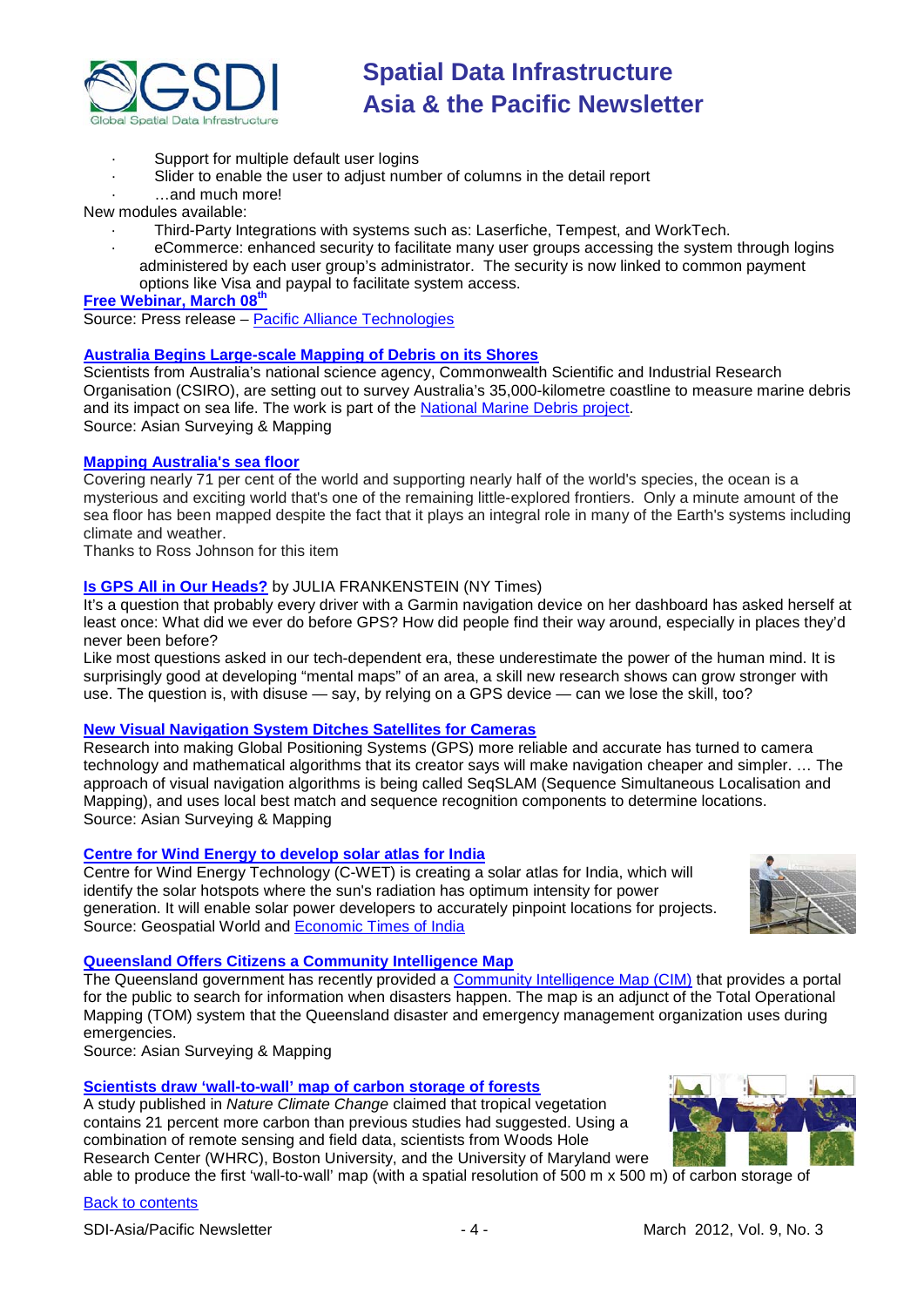

forests, shrublands, and savannas in the tropics of Africa, Asia, and South America. Colours on the map represent the amount of carbon density stored in the vegetation in a continuum fashion Source: Geospatial World and [Woods Hole Research Center \(WHRC\) press release](http://www.whrc.org/news/pressroom/PR-2012-CarbonDataset.html)

#### **[IfSAR data detects horizontal earthquake](http://geospatialworld.net/index.php?option=com_content&view=article&id=23968%3Aifsar-data-detects-horizontal-earthquake&catid=74%3Amiscellaneous-research&Itemid=1)**

Most earthquakes occur at near-vertical faults, such as the strike-slip San Andreas Fault or the thrust fault that caused the 2011 Japan earthquake. The Kohat Plateau earthquake in 1992 occurred on a horizontal fault something that scientists have rarely, if ever, seen before, scientists at University of Colorado, Boulder, claimed. In 1992, the city of Kohat, Pakistan, faced magnitude-6.0 earthquake, which moved a 30-square-mile (80 square-kilometer) swath of land one foot (30 centimetres) horizontally in a split second, levelling buildings and killing more than 200 people.

Source: Geospatial World and [OurAmazingPlanet.com](http://www.ouramazingplanet.com/2269-rare-caterpillar-horizontal-earthquake-discovered.html)

#### **earthmine launches in Australia**

The Hon. Brendon Grylls MLA, Minister for Lands, will officially launch earthmine Australia Pty Ltd (eA) in Perth. The joint venture with Australian partners Geomatic Technologies, Landgate and earthmine Inc. (USA), offers a complete end-to-end solution for the collection, processing and delivery of 3D street level imagery in the Australian and New Zealand marketplace.

Source: earthmine Press Release

#### **[Indian state launches GIS-based grievance mgmt system](http://geospatialworld.net/index.php?option=com_content&view=article&id=23974%3Aindian-state-launches-gis-based-grievance-mgmt-system&catid=62%3Aapplication-e-governance&Itemid=1)**

This innovative call centre, better known as the Jharkhand Grievance Management System (JGMS) is a platform for communicating citizens' complaints against government bodies of the state. It is accessible at www.aapkacm.com.

According to the CyberSWIFT's press statement, the JGMS is a brainchild of Arjun Munda, Chief Minister of Jharkhand. One can reach JGMS by dialling +91-651-3059999, by email to [info@aapkacm.com](mailto:info@aapkacm.com) , or lodging a complaint on the website (http://www.aapkacm.com/lodgecomplain.php). The 24X7 call centre is so prepared that that it will register complaints in multiple languages like English, Hindi and other local dialects. The innovative GIS system helps identify the location of the incoming call and highlights the area where the call density is high. With the help of this system the Chief Minister can monitor the calls live and air his views as well.

Source: Geospatial World

#### **Make Maps People Want to Look At**

Five primary design principles for cartography.

Cartographers apply many design principles when compiling their maps and constructing page layouts. Five of the main design principles are legibility, visual contrast, figure-ground organization, hierarchical organization, and balance. Together these principles form a system for seeing and understanding the relative importance of the content in the map and on the page. Without these, map-based communication will fail.

Visual contrast and legibility provide the basis for seeing the contents on the map. Figure-ground organization, hierarchical organization, and balance lead the map reader through the contents to determine the importance of things and ultimately find patterns.

This article introduces you to these five principles and explains their importance in cartography. It's worth noting that these principles are not applied in isolation but instead are complementary. Collectively, they help cartographers create maps that successfully communicate geographic information.

[Web link](http://www.esri.com/news/arcuser/0112/make-maps-people-want-to-look-at.html) to full article and article in [PDF format.](http://www.esri.com/news/arcuser/0112/files/design-principles.pdf)

Thanks to Ross Johnson for this item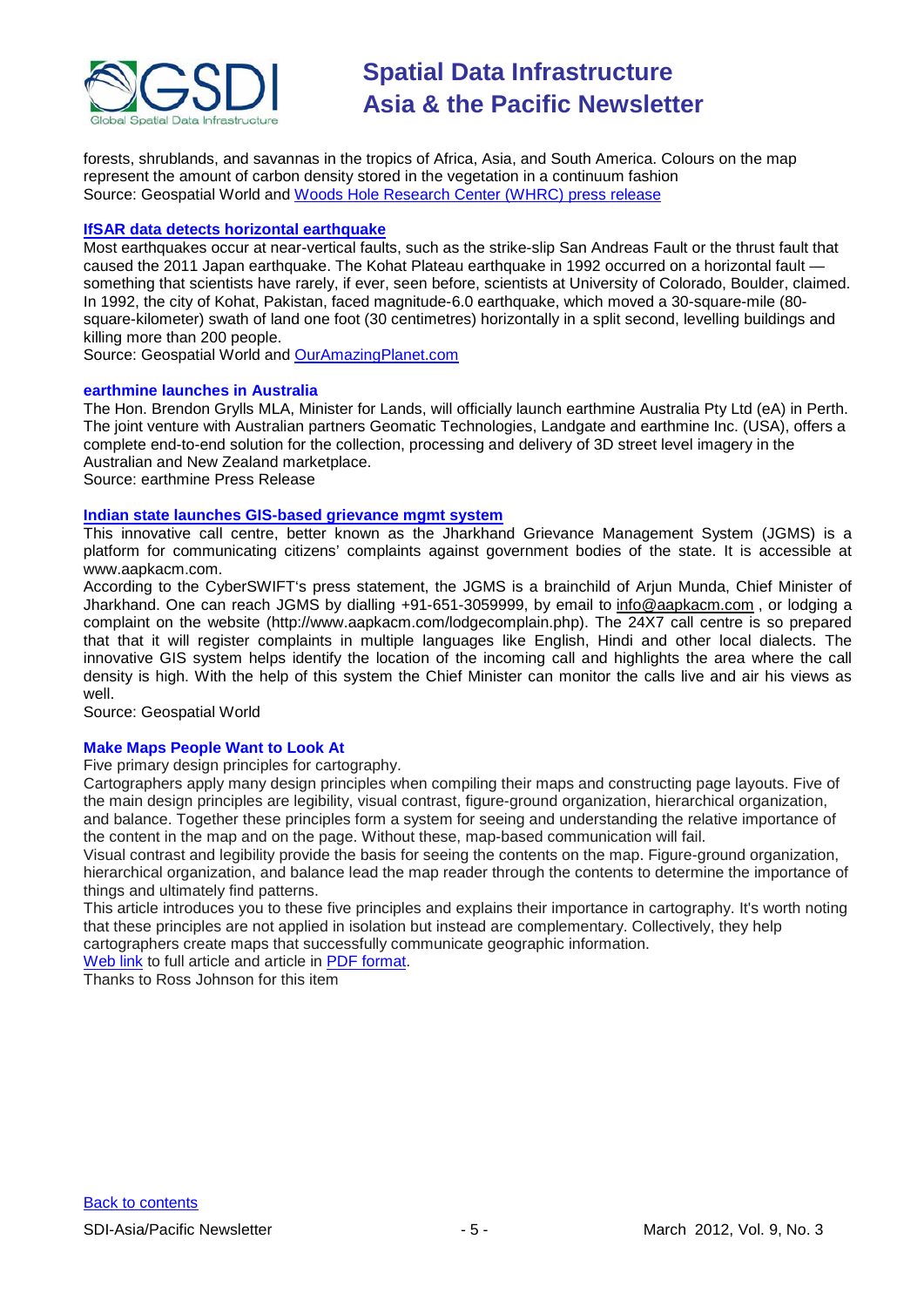

#### **News from abroad**

<span id="page-5-0"></span>*"This section has been included to highlight some of the developments happening outside the region which demonstrate SDI in action.*

#### **JPL - [NASA Map Sees Earth's Trees in a New Light](http://www.gisuser.com/content/view/25929/2/)**

A NASA-led science team has created an accurate, high-resolution [map of](http://lidarradar.jpl.nasa.gov/) [the height of Earth's forests.](http://lidarradar.jpl.nasa.gov/) The map will help scientists better understand the role forests play in climate change and how their heights influence wildlife habitats within them, while also helping them quantify the carbon stored in Earth's vegetation.





… "Knowing the height of Earth's forests is critical to estimating their

biomass, or the amount of carbon they contain," said lead researcher Marc Simard of JPL. "Our map can be used to improve global efforts to monitor carbon. In addition, forest height is an integral characteristic of Earth's habitats, yet is poorly measured globally, so our results will also benefit studies of the varieties of life that are found in particular parts of the forest or habitats."

… The researchers found that, in general, forest heights decrease at higher elevations and are highest at low latitudes, decreasing in height the farther they are from the tropics. A major exception was found at around 40 degrees south latitude in southern tropical forests in Australia and New Zealand, where stands of eucalyptus, one of the world's tallest flowering plants, tower much higher than 130 feet (40 meters).

… In general, estimates in the new map show forest heights were taller than in a previous ICESat-based map, particularly in the tropics and in boreal forests, and were shorter in mountainous regions. The accuracy of the new map varies across major ecological community types in the forests, and also depends on how much the forests have been disturbed by human activities and by variability in the forests' natural height. Source: [NASA](http://www.nasa.gov/topics/earth/features/earth20120217map.html) and GIS User

#### **[GPS uncovers quake risk in the US Southwest](http://geospatialworld.net/index.php?option=com_content&view=article&id=23963%3Agps-uncovers-quake-risk-in-the-us-southwest&catid=53%3Aapplication-natural-hazard-management&Itemid=1)**

The US Southwest isn't particularly known for its seismic activity, but the Rio Grande Rift, a series of faults and basins that runs from central Colorado south through New Mexico, is alive and stretching, scientists at University of Colorado at Boulder claimed. Their study published in the January issue of the journal *Geology*. Using a large network of GPS stations — nearly 300 sites — Anne Sheehan, a seismologist at the University of Colorado at Boulder and her team monitored the rift's movement over four years. They found that the rift is in fact spreading very slowly, at a rate of about 0.1 millimetres per year. Source: Geospatial World & [Our Amazing Planet](http://www.ouramazingplanet.com/2325-gps-uncovers-southwest-quake-risk.html)

#### **[Free high resolution imagery](http://earthexplorer.usgs.gov/)**

It does not happen very often that something of great value is made available free of charge, and in large quantities. Courtesy of US Government and GeoEye, you can now access some 180,000 scenes, one meter resolution (black and white) and four meter resolution (multi-spectral), captured by OrbView-3 satellite around the world between 2003 and 2007. The initial data format available is GeoEye's Basic Enhanced (L1B) product. Thanks to Ross Johnson for this item

#### <span id="page-5-1"></span>[Back to contents](#page-0-0)

### **Articles**

**[Report of A Half Day Workshop on "Unformation Sharing in Integrated Water Resource Management",](http://www.ku.edu.np/news/index.php?op=ViewArticle&articleId=376&blogId=1)  [Kathmandu University, 24th February, 2012](http://www.ku.edu.np/news/index.php?op=ViewArticle&articleId=376&blogId=1)**. 29 February, 2012 14:46 Source: Kathmandu News

#### **[Building national capacity through spatial standards policies](http://mycoordinates.org/building-national-capacity-through-spatial-standards-policies/)** b[ySteven Ramage](http://mycoordinates.org/tag/steven-ramage/)

Geospatial information flows are a particularly important factor in capacity building across those domains. This article focuses on how capacity building in the geospatial sector of the ICT domain depends on National Spatial Data Infrastructure (NSDI) policies that encourage the use of open geospatial standards. [OGC standards](http://www.opengeospatial.org/standards) and complementary standards from the International Organization for Standardization (ISO) Technical Committee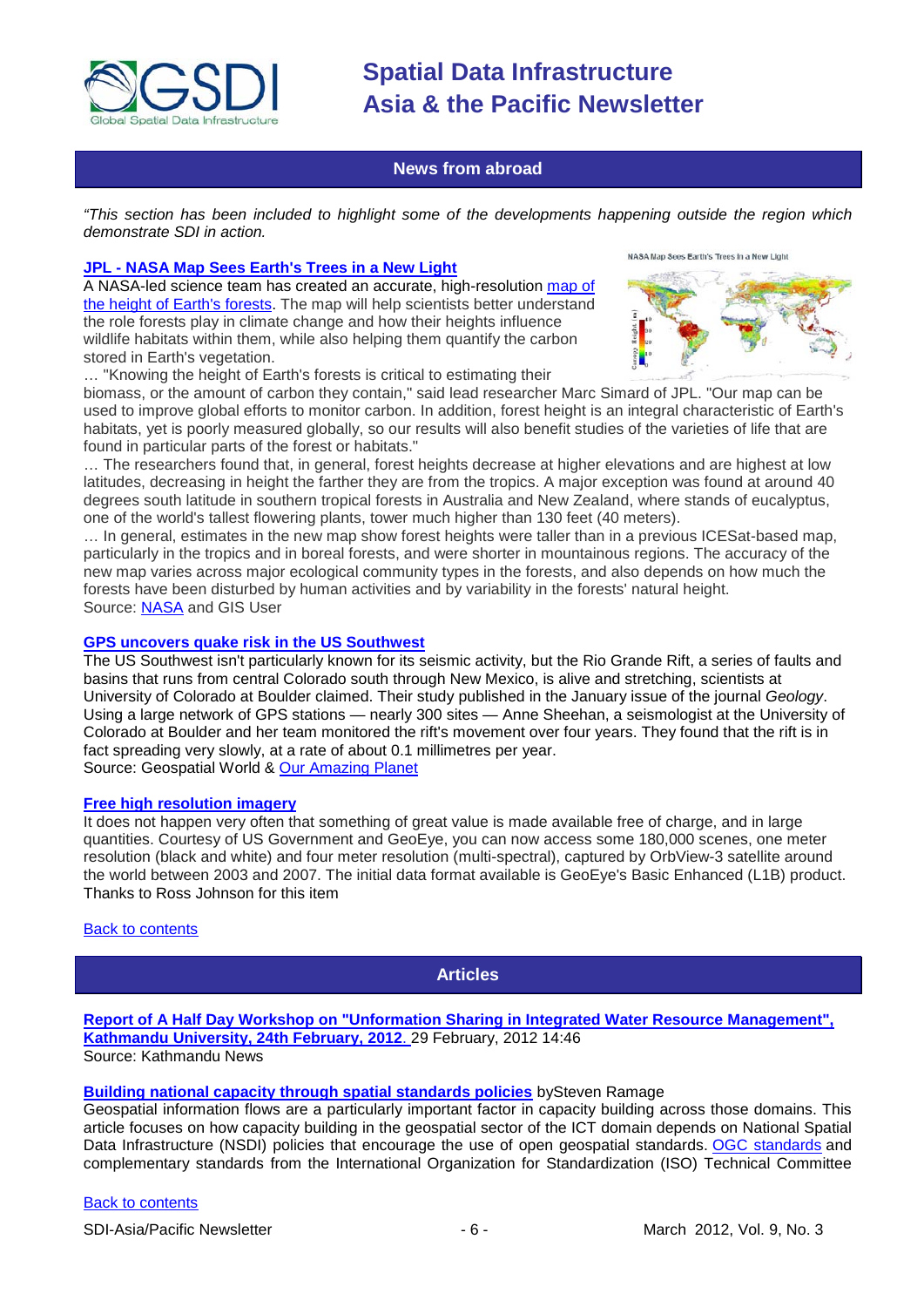

211 [\(ISO/TC 211 Geographic information/Geomatics\)](http://www.isotc211.org/) have become part of SDI "best practices" around the world.

Source: Coordinates magazine

#### **[Traveling Through Time with GIS](http://blogs.esri.com/Info/blogs/esri-insider/archive/2012/01/26/Travelling-through-Time-with-GIS.aspx)**

Geospatial professionals are well versed in visualization of spatial relationships and dependencies. But when looking for relationships and dependencies, examining proximity in timecan be equally important. Pioneering environmental planner [Ian McHarg](http://en.wikipedia.org/wiki/Ian_McHarg) put great emphasis onchronology, or the placing of geographic layers in chronological sequence to show relationships, dependencies, and causation through time.

… Using chronology to visualize the past is certainly an important tool to help us understand the present. But can we do even more with this geographic knowledge? Can we use it to predict the future? Source: ESRI Insider blog

## **[The role of the Ina-SDI in supporting the development of the geospatial industry in Indonesia](http://www.ukm.my/geografia/images/upload/9.geografia-jan%202012-AKarsidi_english-edited%20final.pdf)**

by [Karsidi, A](mailto:akarsidi@gmail.com) (2012). Geografia Online - Malaysia Journal of Society and Space 8(1):83- 93. **Abstract**

In the past, geospatial data and information systems were developed for a nation's security purposes, but nowadays they are utilized to augment its prosperity. Accordingly, the development of geospatial information and communication infrastructure has become imperative to provide the ease and speed of geoinformation access, as well as to reduce redundancy. In this vein, the Indonesian government (GoI) has established the Ina-SDI (Indonesian GeoSpatial Data Infrastructure) under the Presidential Regulation Nr. 85 year 2007, following which the BAKOSURTANAL (National Coordinating Agency for Surveying and Mapping) received a mandate from the GoI to coordinate the development of Ina-SDI operational model which is to be actualized within two years under the Ina-SDI Development Project. This article embarks on an exploratory assessment of the development of Ina-SDI. The conclusion is that the success of the Ina-SDI is dependent on the completion of a nationwide standardized based map, the integration of all Ina-SDI geospatial data and information players, the support for ease and speed of data and information accessibilities through integrated ICT infrastructures, and the provision and enforcement of laws and regulation to enable the Ina-SDI to take off from a "rowing" to a "steering" role in order to lend support to the country's geospatial commerce and industry.

**Keywords**: geospatial data and information systems, geospatial industry , ICT infrastructures, ICT integration, ICT network, standardized based map

#### **[Mission to Mason Neck](http://opinionator.blogs.nytimes.com/2012/02/24/mission-to-mason-neck/?scp=1&sq=map%20%22civil%20war%22&st=Search)** by [SUSAN SCHULTEN](http://opinionator.blogs.nytimes.com/author/susan-schulten/)

During the early years of the American Civil War (1861-5) the city of Washington was under threat from the Southern forces.

The capital's vulnerability to the south was worsened by the scarcity of reliable maps, prompting Gen. Winfield Scott to begin a comprehensive mapping effort in the summer of 1861. The Union defeat at Bull Run derailed the effort for a time, but by the end of the year the Coast Survey and the Office of Topographical Engineers had produced an impressive map of northeastern Virginia. Issued on New Year's Day 1862, it was the first large and detailed map of the area, drawn from existing sources as well as new surveys. Source: The NY Times



**[How Cartographers Make Surveyors Look Good](http://www.asmmag.com/201202243225/how-cartographers-make-surveyors-look-good.html)** by Jeff Thurston

The cartographer, however, can improve the usability and undertsanding of high accuracy data, and what it is intended for, through applying professional cartographic experience, knowledge and education. We are all aware of 'good maps' - those we find attractive, interesting, useful and helpful for making real decisions. Cartographers are part of the process that makes these results appear.

I think cartographers need to talk with surveyors more. They could make surveyors shine more than they do already.

Source: Asian Surveying & Mapping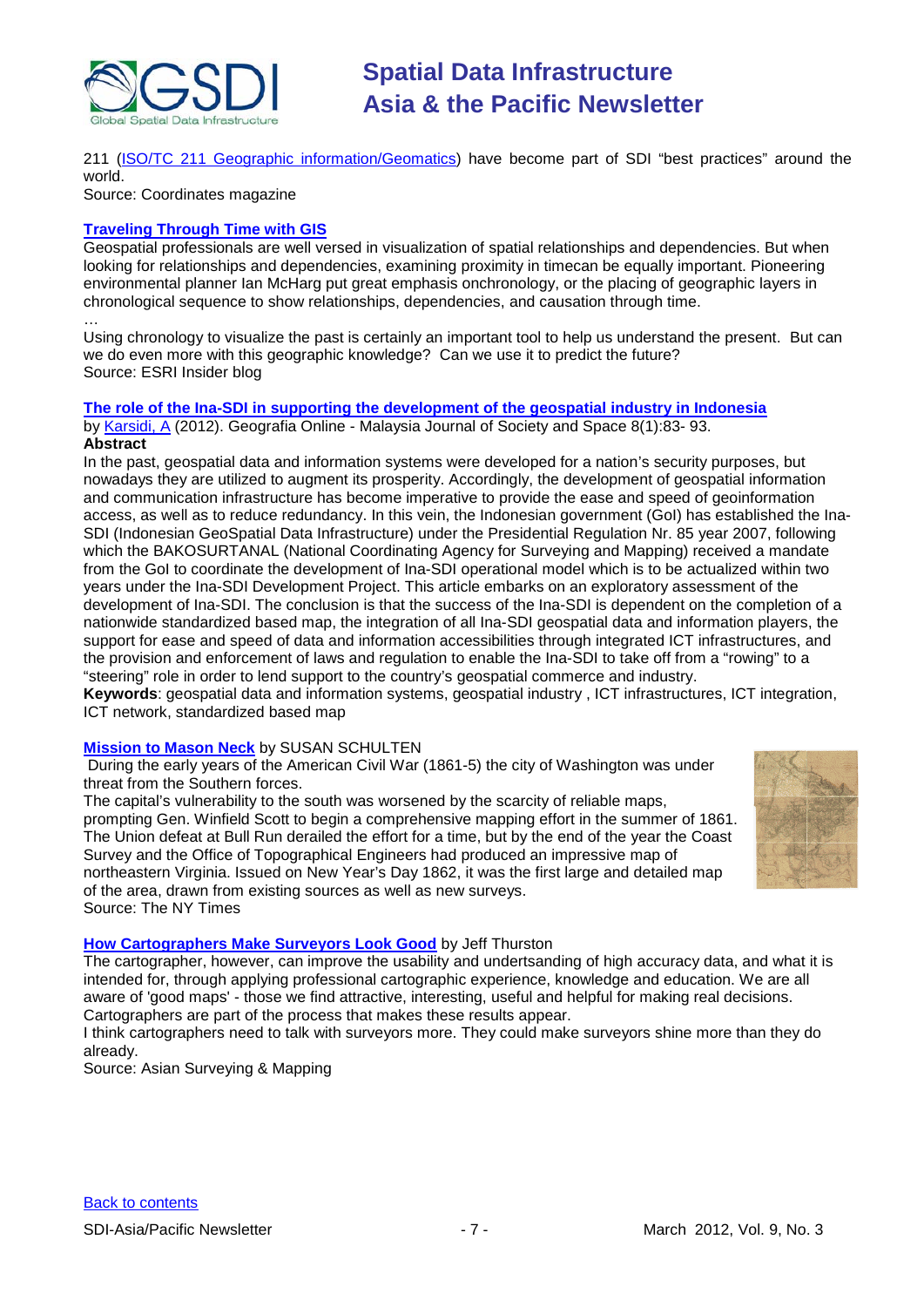

#### **[Locating dangerous zones prior to drilling the 57 km long](http://mycoordinates.org/locating-dangerous-zones-prior-to-drilling-the-57-km-long-gotthard-tunnel-in-switzerland/)**

**[Gotthard Tunnel in Switzerland](http://mycoordinates.org/locating-dangerous-zones-prior-to-drilling-the-57-km-long-gotthard-tunnel-in-switzerland/)**

by Edi Meier & Ulrich Sambeth **Georadar (or Ground Penetrating Radar) was one of the tools used to locate the most critical zone**

GPR is a geophysical investigation method. Its principle is similar to that of Seismics but instead of emitting elastic waves, it emits electromagnetic waves. They are much shorter, which leads to a much higher spatial resolution. GPR is sensitive to the electromagnetic properties of the material under

Emitting electromagnetic pulses and<br>receiving reflected signal response.<br>Transmitter (Tx) and receiver antenna (Rx)<br>are pulled as a unit over the survey area.



single signa

ingle signals

investigation. Interfaces of rock formations, fissures and aquiferous areas are displayed. Source: Coordinates magazine

#### **[Ten Things You Need to Know about Open Source Geospatial Software](http://www.directionsmag.com/articles/ten-things-you-need-to-know-about-open-source-geospatial-software/233177)** Source: Directions magazine

<span id="page-7-0"></span>[Back to contents](#page-0-0)

### **Books and Journals (including Videos and Web publications)**

#### **Free E-Book: GIS Geeks Guide to Mastering the ArcGIS Server API for JavaScript**

This from Eric at Geospatial Training... Each chapter from my e-book, "The GIS Geeks Guide to Mastering the ArcGIS Server API for JavaScript" has been posted online for viewing.

The book is based on materials drawn from our Building Custom ArcGIS Server Applications with JavaScript course and covers how to use the ArcGIS Server API for JavaScript to build high performance, attractive Web mapping applications using the lightweight, browser based ArcGIS Server API for JavaScript.

Here's Chapter 1 - [Chapter 1: Introduction to ArcGIS Server](https://s3.amazonaws.com/VirtualGISClassroom/Book_AGIS_API_JavaScript/Chapter_Intro_ArcGIS_Server.pdf)

[The chapters are free to everyone in pdf format.](http://www.geospatialtraining.com/blog/?page_id=1862)

Source: GISUser

#### **Video - Geospatial Revolution Project #4 - [geospatial technology around the world](http://www.youtube.com/watch?v=9F7z9LLYxf8)**

From May, 2011 episode 4 in this popular educational video series from Penn State Public Broadcasting a closer look at change and how geospatial technology can help monitor the changing Earth. About the video - The fourth and final episode explores geospatial technology around the world: monitoring global climate change, preventing famine, tracking disease and mapping communities never before seen on a map.

**See also** - [Episode](http://www.youtube.com/watch?v=poMGRbfgp38) One and [Episode](http://www.youtube.com/watch?v=GXS0bsR0e7w) Two and [Episode](http://www.youtube.com/watch?v=OePOK6nzcaY) Three

**[The February 2012 issue of SSSI's GeoMessage is now available](http://www.sssi.org.au/userfiles/docs/SSSI%20Geo%20Message/documents_13282331871656024358.html)**

#### **[Borderlines blog from the New York Times](http://opinionator.blogs.nytimes.com/category/borderlines/)**

Countries are defined by the lines that divide them. But how are those lines decided — and why are some of them so strange? Borderlines explores the stories behind the global map, one line at a time.

by Frank Jacobs

Frank Jacobs is a London-based author and blogger. He writes about cartography, but only the interesting bits.

**International Society for Digital Earth** - December, 2011 [Newsletter](http://www.digitalearth-isde.org/news/ISDE-Newsletter.html)

**[Thoughts on the Geospatial industry, Open Standards and Open Source](http://cameronshorter.blogspot.com/2011/06/memoirs-of-cat-herder-coordinating.html)** Cameron Shorter's blog

**New Zealand - SDI Cookbook Chapter 6 – [Government and Industry, moving forward.](http://www.geospatial.govt.nz/sdi-cookbook-chapter-6-government-and-industry-moving-forward)**

**Carnival Of The Geospatialists #3 - [Musings and Down-Right Cool Things Shared by the Geo Faithful](http://www.gisuser.com/content/view/25690/28/)**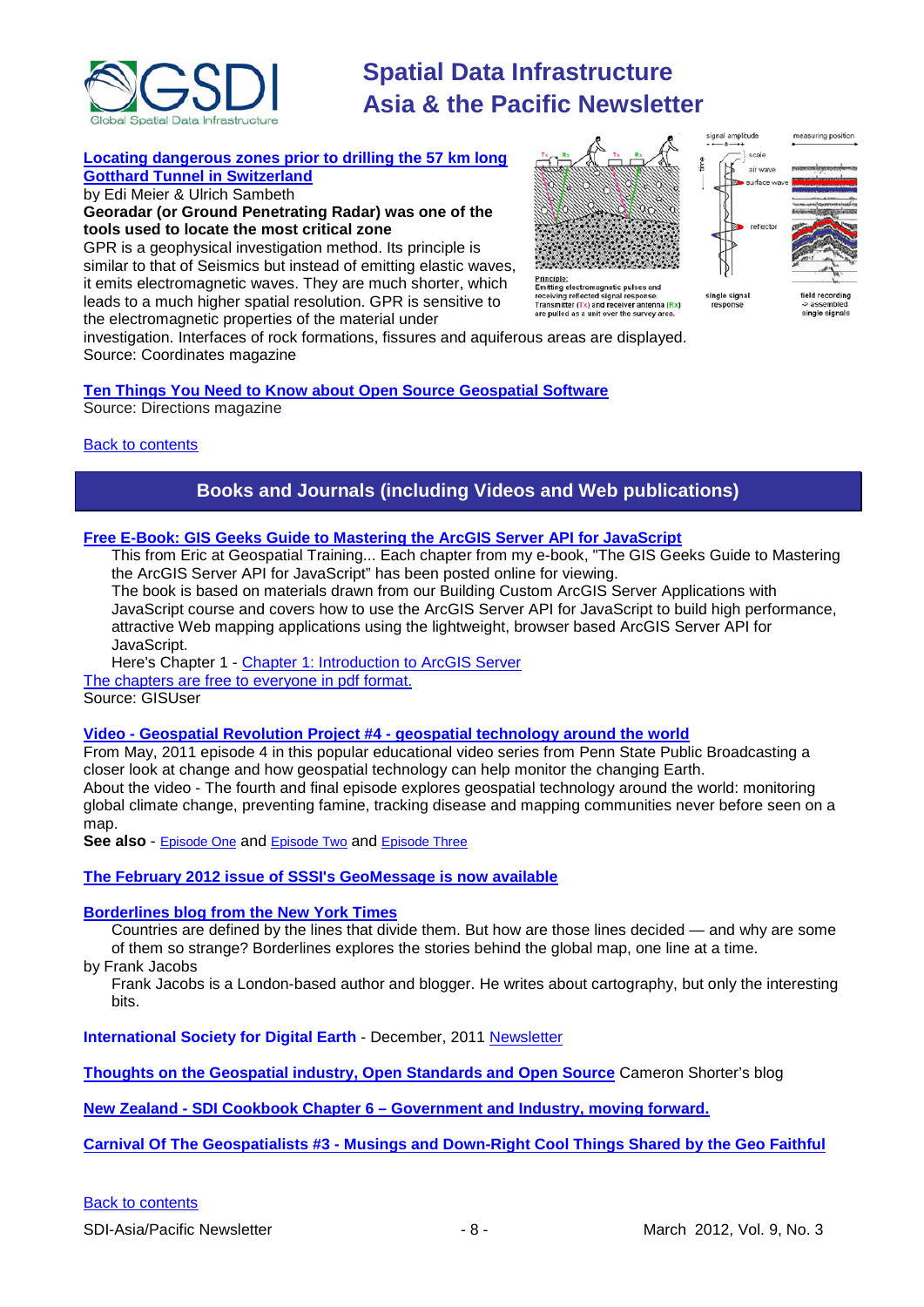

**Open Planet 5, the magazine published for the International gvSIG Conference is now available in [electronic format](http://jornadas.gvsig.org/descargas/magazine)**

#### **[SDI Magazine](http://www.sdimag.com/)**

**[Mother Pelican: A Journal of Sustainable Human Development](http://www.pelicanweb.org/solisustv08n01page1.html)** The January 2012 issue has been posted:

**LiDAR News, Vol 2, No 3** (February 2012) and **[LiDAR News, Vol 2, No 4](http://www.lidarnews.com/newsletter/Vol2No4.htm)** (Mid-February 2012)

**[Think Quarterly](http://thinkquarterly.co.uk/#aboutthebook)** – Google's new on-line magazine

**[Coordinates](http://mycoordinates.org/pdf/feb12.pdf)** monthly magazine (February 2012)

**[SERVIR-Africa community news](http://www.servirglobal.net/africa/en/News/CommunityNews.aspx)**

**GISuser - [GIS and Geospatial Technology News](http://www.gisuser.com/)**

**[National geographic website](http://www.nationalgeographic.com/)**

**[The Atlantic Cities website](http://www.theatlanticcities.com/)**

**[Professional Surveyor](http://www.profsurv.com/)** magazine

<span id="page-8-0"></span>[Back to contents](#page-0-0)

### **Just for Fun!**

#### **[Spy vs Spy](http://www.geospatialworld.net/newsletter/weekly_newsletter/feb0612.htm)**

Reading about the twists and turns of surveillance in the geospatial world reminds me of a series of cartoons 'Spy vs Spy' which used to appear in MAD magazine. Each spy tries to go 'one up' on the other with interesting results for both[!Japanese power companies](http://geospatialworld.net/index.php?option=com_content&view=article&id=24004%3Asecurity-concerns-keep-power-lines-off-japans-topo-maps&catid=78%3Amiscellaneous-policy&Itemid=1) do not want to show power lines fearing misuse by terrorists. This is the classic approach to security and it will fail in a networked and information rich world. What will work is the approach being adopted by [FBIa](http://geospatialworld.net/index.php?option=com_content&view=article&id=23977%3Afbi-needs-mapping-app-to-monitor-social-networking-sites&catid=62%3Aapplication-e-governance&Itemid=1)nd [NGA.](http://geospatialworld.net/index.php?option=com_content&view=article&id=23995%3Anga-to-put-geoint-power-in-users-hands&catid=57%3Aapplication-military&Itemid=1) Trawl the network for seemingly unconnected data and discover patterns hidden in them. Even the most adept terrorist has to necessarily leave an electronic trail as he is forced to use modern technologies for communications and information. This also means that when data has to be protected it is necessary to take into account these very electronic trails to be able to secure the data. This sounds contradictory and perhaps it is. The success belongs to the side that is able to garner maximum information not to the one that is able to hide it. Thus, blocking is not a solution but finding out the illegal access and diverting the access to safer data or even diversionary data is the way to go. Source: Geospatial World editorial (February 6)

#### **[Manchurian Trivia](http://opinionator.blogs.nytimes.com/2012/02/21/manchurian-trivia/)**

Here's a bit of insight into the mind of a budding map-head. While the author's grade-school geography teacher attempted to stuff our heads with tables on the average rainfall in the Amazon and graphs on the relevance of the Donbas for the Soviet economy, I kept staring at the page showing East Asia, wondering: Does Russia share a border with North Korea, or does China touch the sea?



Source: Borderlines blog from the NY Times

See also **[The First Google Maps War](http://opinionator.blogs.nytimes.com/2012/02/28/the-first-google-maps-war/?src=rechp&gwh=C981336DC5A9B73CD0C99D626C6F8702)** recounting how Google inadvertently fueled a territorial dispute between Nicaragua and Costa Rica.

**[Surveying & soccer](http://fluidbook.geoinformatics.com/GEO-Informatics_1_2012/#/52/)** remember the item from the [November 2011 issue](http://www.gsdi.org/newsletters.asp) of the newsletter – **[The Amazing 'Throwable Panoramic Ball Camera'](http://www.theatlantic.com/video/archive/2011/10/the-amazing-throwable-panoramic-ball-camera/247089/)**

The problem is to get the ball to the exact location and height from which you want to take the picture. Thus, that is why you need to be a skilled soccer player before you can start capturing image data. Source: GeoInformatics (Jan/Feb 2012) page 52

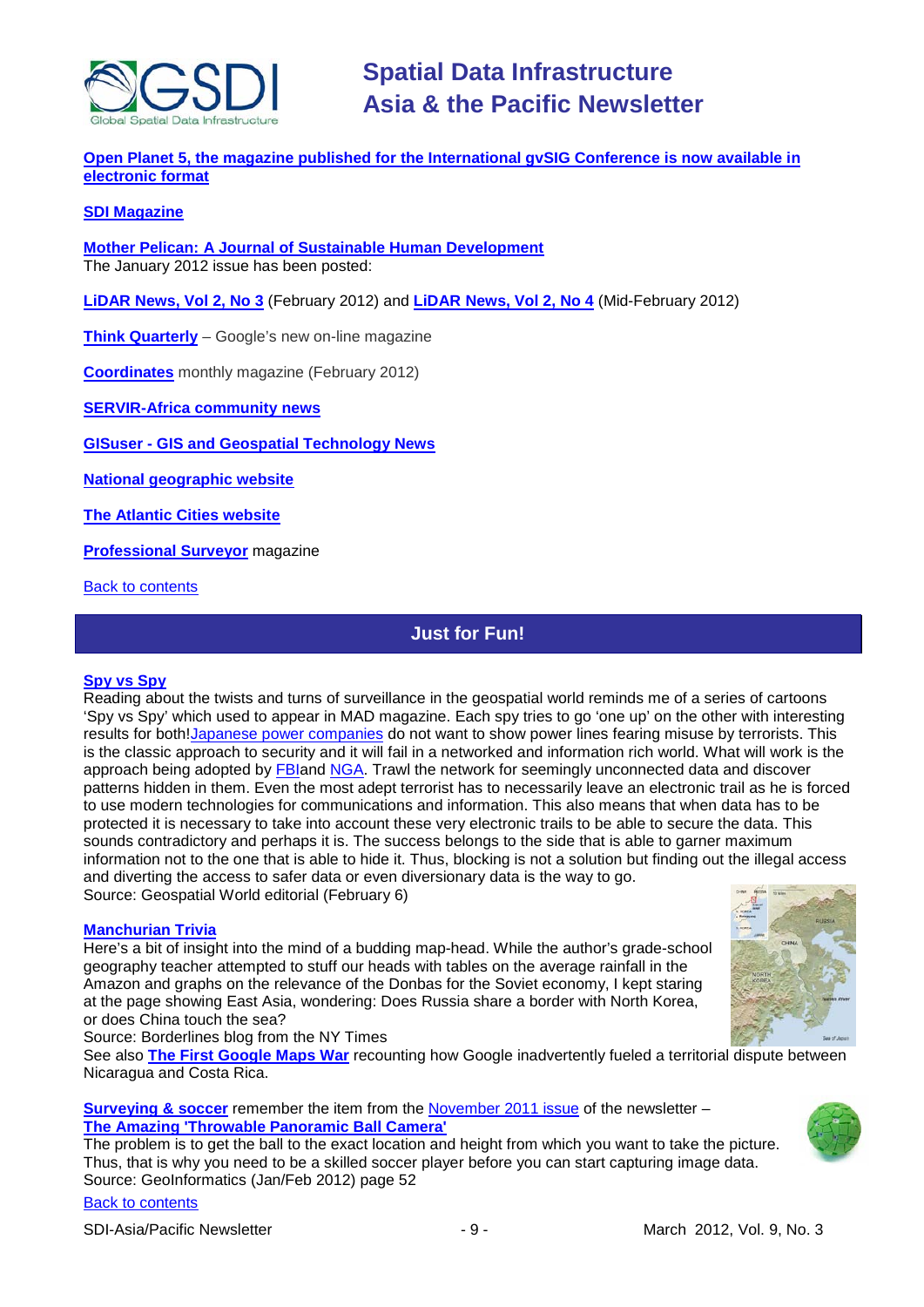

### **Training Opportunities**

#### <span id="page-9-0"></span>**[General Bathymetric Chart of the Oceans \(GEBCO\)/Nippon Foundation Training Programme](http://www.gebco.net/training/training_project/#training3) [Postgraduate Certificate in Ocean Bathymetry at the University of New Hampshire, USA \(2012-2013\)](http://www.gebco.net/training/training_project/#training3)**

The Nippon Foundation of Japan has provided funding for GEBCO to train a new generation of scientists and hydrographers in ocean bathymetry. The 12-month course, leading to a Postgraduate Certificate in Ocean Bathymetry (PCOB), has been held at the University of New Hampshire, USA, since 2004.

Applications are now sought for entry onto the course, starting in August 2012.

Students for the PCOB will be selected by a competitive application process. Minimum qualifications for acceptance are a four year undergraduate degree in a related science or engineering discipline, and proof of ability to successfully complete graduate level courses conducted in English. The selection process will aim at choosing candidates from a wide geographic distribution of coastal countries.

Find out more about [the course and how to apply.](http://www.gebco.net/training/training_project/#training3) The **closing date** for applications is **31 March 2012**. **Tuition and fees will be paid directly by the Training Project**. In addition to the tuition and fees, the Training

Project will also provide each selected student with 1. An annual stipend of US\$24,000. "Under review"

- 2. Computer hardware, software and textbooks necessary to complete the course.
- 3. One return airfare for the student to cover travel to UNH from the student's home base at the beginning of the program and back to the student's home base at the end of the program.
- 4. Return airfare and living expenses for the student for one trip to obtain work experience at another institution active in bathymetry (subject to opportunities).
- 5. Return airfare and living expenses for the student to participate in a data collection cruise on a research or survey ship (subject to opportunities).

All other costs must be met by the student.

#### **[Learn to Use HTML5 with Esri ArcGIS](http://www.gisuser.com/content/view/25915/2/)**

Get a brief introduction to HTML5 and learn how to use HTML5 technologies with the ArcGIS API for JavaScript and ArcGIS Online.

Source: GIS User and [ESRI](http://training.esri.com/Gateway/index.cfm?fa=seminars.gateway)

#### **[Large-Scale 3D Laser Scanning: The Complete Process](http://www.faro.com/site/resources/details/1373?CampaignId=70170000000bbwr)**

Don't worry if you missed the live webinar, "Large-Scale 3D Laser Scanning: The Complete Process". It's now available online for you to watch any time!

#### **[e-Learning for the Open Geospatial Community](http://elogeo.nottingham.ac.uk/xmlui)**

We are pleased to inform that the course repository for the ELOGeo (An e-Learning Framework for Using Geospatial Open Data, Open Source and Open Standards) project is ready.

ELOGeo is a JISC-funded project based at the Centre for Geospatial Science, the University of Nottingham in partnership with the Mimas Centre of Excellence at the University of Manchester. ELOGeo main collaborators are Open Source Geospatial Foundation, Open Geospatial Consortium (OGC), Ordnance Survey, Open Nottingham, International Cartographic Association (ICA) and gvSIG Association. [More details of ELOGeo.](http://elogeo.nottingham.ac.uk/index.html)

#### **gvSIG Training platform opens with a first course for gvSIG users**

The gvSIG Association tries to increase its learning offer through online courses, publishing a new learning platform: gvSIG Training. In parallel, the gvSIG Association launches its official certification program. It's a step forward in the training processes in free geomatic, creating an online training centre, that contributes to the spreading as well as to the sustainability of the gvSIG project. Training without geographic barriers, and with the best professionals.

In this platform, you will find courses in several languages to learn to use the different applications of the gvSIG project, in a user level as well as in a developer one. The courses list will be extended gradually with different gvSIG and free geomatic specialization courses (databases, map servers...), with the objective of covering the different needs of the Community.

The courses offered by gvSIG Training are part of the training routes that are required to obtain the gvSIG official certification.

For further information:

#### [Back to contents](#page-0-0)

SDI-Asia/Pacific Newsletter 1992 10 - 10 - March 2012, Vol. 9, No. 3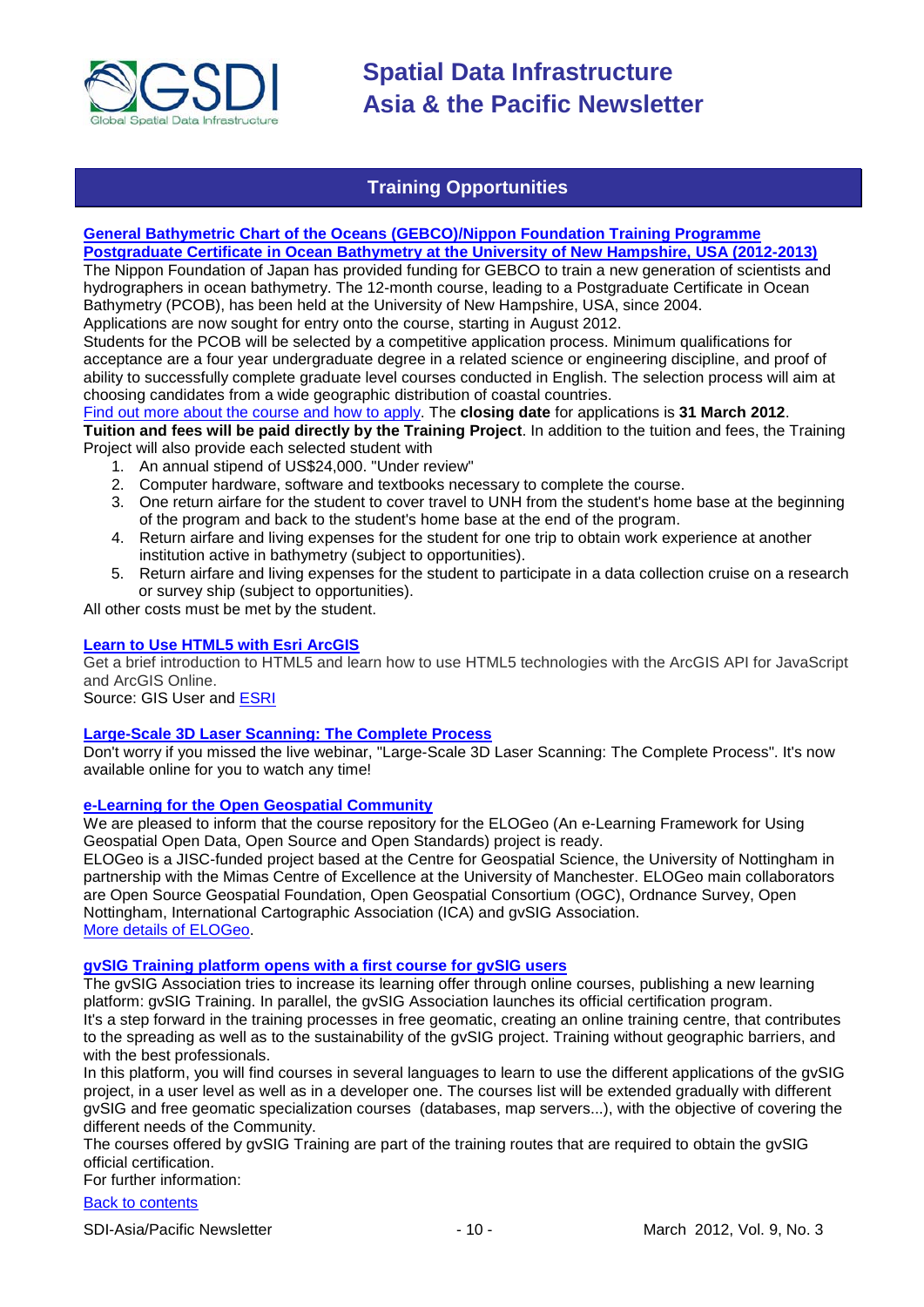

- gvSIG Training: [<http://gvsig-training.com/>](http://gvsig-training.com/)

- gvSIG Certifications: [<http://www.gvsig.com/services/certification>](http://www.gvsig.com/services/certification)

#### **GIS Courses by Distance Education NSW Riverina Tafe**

The courses listed below are all full Geographic Information Systems courses which can be studied over a number of semesters by distance study pathways.

[Certificate III in Spatial Information Services \(GIS\)](http://www.rit.tafensw.edu.au/nec/nrme/giscourses#Cert III in Spatial Information Services (CPP30109))

[Certificate IV in Spatial Information Services \(GIS\)](http://www.rit.tafensw.edu.au/nec/nrme/giscourses#Cert IV in Spatial Information Services (CPP40209))

[Diploma of Spatial Information Services \(GIS\)](http://www.rit.tafensw.edu.au/nec/nrme/giscourses#Diploma of Spatial Information Services (CPP50207))

Sourc[e: NSW River](http://www.rit.tafensw.edu.au/nec/nrme/giscourses)

#### **[Participatory Spatial Information Management and Communication Training Kit now available on-line](http://www.cta.int/en/About-us/CTA-news/Participatory-Spatial-Information-Management-and-Communication-Training-Kit-now-available-on-line)**

Co-published by CTA and IFAD in English and Spanish, the Training Kit is a unique product that can be tailored to meet user needs, ensuring that employees get the best training available on Participatory Spatial Information Management and Communication.

The [online version](http://pgis-tk.cta.int/) was launched at the beginning of March 2011. The DVD version was launched in December 2010. The Training Kit contains 15 Modules, each presented through a series of Units. Modules cover the entire spectrum of good developmental practice – from mobilising communities to developing a communication strategy based on the outcome of participatory mapping activities. The Modules touch on topics such as the fundamentals of training, ethics and community groundwork and processes as well as the more technical low-, mid- and high-tech participatory mapping methods.

Users decide what they want to cover and when. The product has been developed using the Multimedia Training Kit (MMTK) approach – which allows you to pick and choose those Modules, Units and components that best suit your particular requirements and develop a curriculum to suit your specific needs. **Publishers:** Technical Centre for Agricultural and Rural Co-operation ACP-EU (CTA), Wageningen, The Netherlands and International Fund for Agricultural Development (IFAD), Rome, Italy Source: [The Centre for Agricultural and Rural Cooperation](http://www.cta.int/en/About-us/Who-we-are)

#### <span id="page-10-0"></span>[Back to contents](#page-0-0)

### **Funding Opportunities, Awards, Grants**

#### **[2012 IEEE GRSS Data Fusion Contest](http://www.digitalglobe.com/data-fusion-contest)**

The [2012 IEEE GRSS Data Fusion Contest](http://www.digitalglobe.com/data-fusion-contest) is up and running and something that you should think about participating in. While with ever increasing spatial and spectral resolutions in the variety of imagery and elevation data available now-a-days has reduced the need for certain data fusion products, it is also creating new opportunities to fuse the new data options. This year's contest is based on [data](http://www.digitalglobe.com/data-fusion-contest#/data-specifications) made available by [Astrium,](http://www.astrium-geo.com/na/) [Digital Globe,](http://www.digitalglobe.com/) and the [USGS CLICK.](http://lidar.cr.usgs.gov/) The Data Fusion Contest is designed to investigate the potential of multimodal/multi-temporal fusion of very high spatial resolution imagery. This year, participants will download three different sets of images (optical, SAR, and LIDAR) over the downtown of San Francisco and each participant will get to choose their own research topic to work with. The contest is open to everyone and the deadline for submission (of the paper) is May 1, 2012. The [entry details](http://www.digitalglobe.com/data-fusion-contest#/how-to-enter) and [prize list](http://www.digitalglobe.com/data-fusion-contest#/results-and-prizes) are available on the [contest website.](http://www.grss-ieee.org/community/technical-committees/data-fusion/data-fusion-contest/)

#### **[Challenge to spur the geospatial industry](http://geospatialworld.net/index.php?option=com_content&view=article&id=23850:challenge-to-spur-the-geospatial-industry&catid=75:miscellaneous-events)**

The Singapore Land Authority has launched OneMap Challenge that seeks to promote the development of innovative map-based desktop and mobile applications by businesses and the community.

The OneMap Challenge provides a platform for application developers to showcase their creativity through the apps they develop to an increasingly tech-savvy population and enterprises, including those represented by the Association of Small and Medium Enterprises (ASME) which is one of the competition promotion partners. The Challenge also aims to facilitate collaborations between potential business partners for creating location-based apps that are useful for business enterprises and the general community.

With two top prizes of \$20,000 cash each and other attractive prizes up for grabs, the OneMap Challenge is divided into two categories – Web Applications for applications that run on web browsers and Mobile Applications for those that run on smart phones, tablets and other portable devices.

Visit <http://www.sla.gov.sg/OneMapChallenge> to learn more about OneMap Challenge and check out the OneMap Facebook page at [www.facebook.com/OneMap.](http://www.facebook.com/OneMap)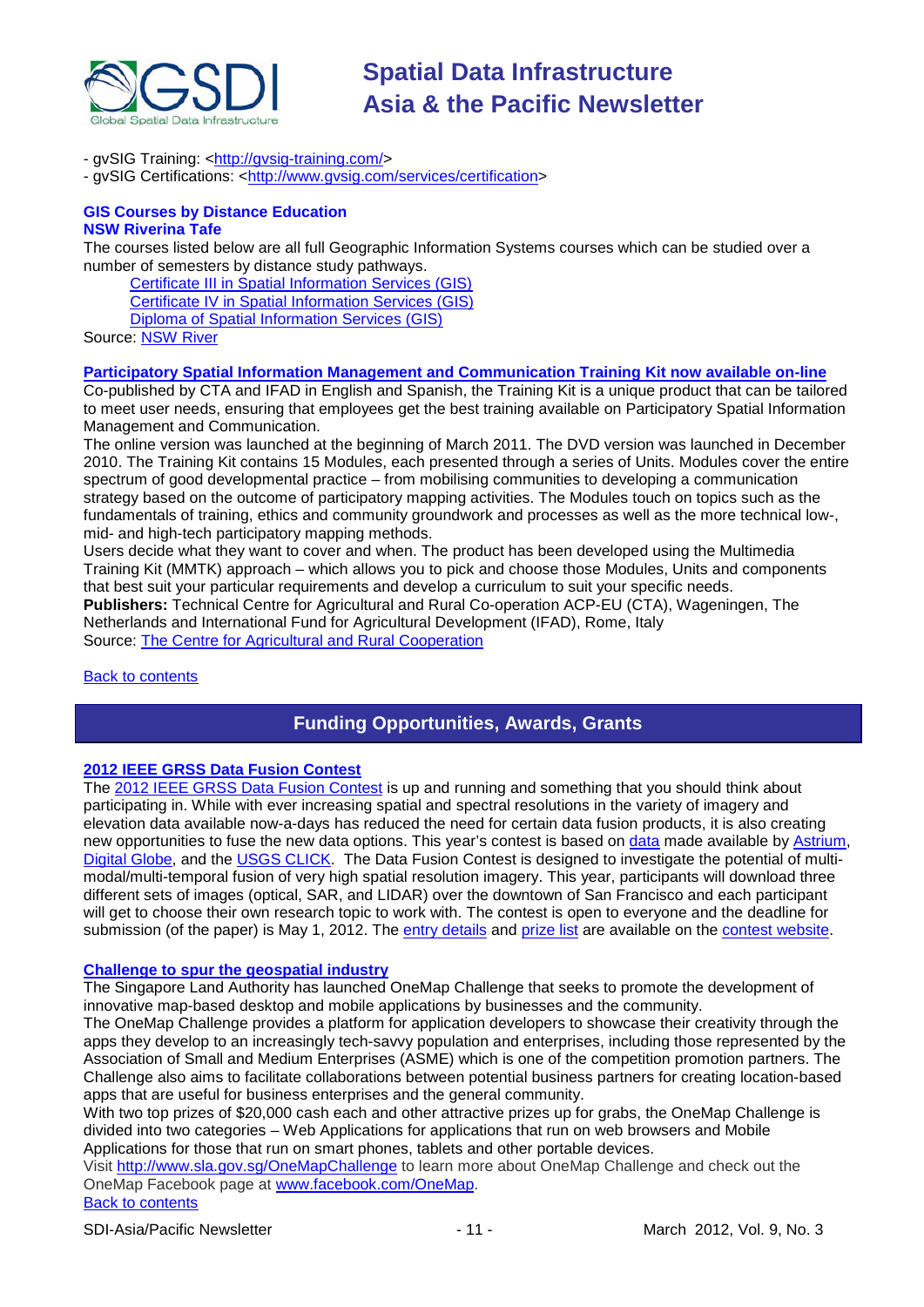

#### <span id="page-11-0"></span>Source: Geospatial World and **SLA press release**

### **Employment Opportunities**

#### **[Course Spotlight: Master of Spatial Information Science](http://themelbourneengineer.eng.unimelb.edu.au/2012/02/course-spotlight-master-of-spatial-information-science/)**

The University of Melbourne [Course Spotlight: Master of Spatial Information Science](http://themelbourneengineer.eng.unimelb.edu.au/2012/02/course-spotlight-master-of-spatial-information-science/) Spatial information is an essential and indispensable part of any economy's infrastructure. It is needed in all walks of life and on many scales, with applications in land tenure systems, environmental modelling, food production, disaster management, climate change modelling, engineering, architecture and urban planning.

Current industry shortfalls in spatial information practitioners combined with a growing demand in Australia and internationally, ensure graduates a range of well-paid job opportunities.

Find out more about the [Master of Spatial Information Science,](http://www.msi.unimelb.edu.au/study/graduate/master-of-spatial-information-science/) as well as our [scholarship opportunities.](http://www.eng.unimelb.edu.au/study/graduate/scholarships.html)

#### **[Spatial Data Infrastructure specialist for Integrated Environmental and Coastal ecosystem Management](http://www.cesbio.ups-tlse.fr/fr/temporaire/ProfilIncam.pdf)**

**[\(INCAM\), Lebanon.](http://www.cesbio.ups-tlse.fr/fr/temporaire/ProfilIncam.pdf)** One-year position to be filled immediately

Gross salary: 2500 €/month

The SDI specialist will contribute to the INCAM project (www.incam-cnrs.eu) which aims at enhancing Lebanon's capacity for key environmental issues, based on a regional approach. Collection of existing research data is needed to reflect the present conditions and status of natural resources and to identify gaps in environmental assessment capacities in the intensively developed Lebanese coastal zones. Along with this need come the requirements for better standardization, organization, management and sharing of increased production and use of GIS data. The project develops a Spatial Data Infrastructures (SDIs) approach, implying technology, standards, and policies to acquire, process, store, distribute, and improve use of geospatial data for Lebanon. The leading organization is CNRS-Lebanon and the others two partners are the Mediterranean Agronomic Institute of Bari (IAM-B), Italy and the Institut de Recherche pour le Développement (IRD) of Toulouse, France.

#### **Contact:**

Applications (CV + cover letter) should be submitted t :<mailto:laurent.drapeau@cesbio.cnes.fr> Source and further information [Cesbio](http://www.cesbio.ups-tlse.fr/fr/temporaire/ProfilIncam.pdf)

#### **[Post-Doctoral Position for DataONE Provenance and Scientific Workflows Working Group](https://www.dataone.org/content/post-doctoral-position-dataone-provenance-and-scientific-workflows-working-group)**

The Data Observation Network for Earth [\(DataONE\)](http://dataone.org/) is recruiting a post-doctoral associate to work with the Provenance and Scientific Workflows Working Group of DataONE. This is a full-time, 12–month position initially for one year, but renewable pending progress and availability of funds. Applications will be accepted starting immediately and will be accepted until the position is filled.

The post-doc will be mentored and supervised by the DataONE PI, Dr. William Michener (UNM, USA), DataONE/ProvWG leads Dr. Bertram Ludaescher (UC Davis, USA), and Dr. Paolo Missier (U Newcastle, UK). Interested candidates should send a CV, a brief statement of interest in this position, and a list 3 references and their contact information to both [Bertram Ludaescher](mailto:ludaesch@ucdavis.edu) and [Rebecca Koskela](mailto:rkoskela@unm.edu) (Executive Director of DataONE), DataONE, University of New Mexico, 1312 Basehart Drive SE, MSC04 2815, Albuquerque, NM 87106. Inquiries for further information about the position are welcome. Salary and benefits for this position are competitive and commensurate with the applicant's qualifications and experience. Source: DataOne

#### **GIS Job Board Launches New Website: [www.gisjobboard.com](http://www.gisjobboard.com/)**

New Site Provides Employers and Job Seekers Tools to Post and Search Jobs and Resumes in the GIS and Geospatial Disciplines

GIS Job Board has launched a new website specifically dedicated to GIS and other geospatial disciplines. The new site makes it simple for employers and job seekers to post and search for jobs and resumes. The site was created to serve the growing needs of the GIS community and help with recruiting and job seeking efforts.

Visitors also have the option to view the site in a different language if they choose, making it easier for them to have access to the content

Registered users can receive jobs or resumes by email. They can also flag jobs and resumes as well as save searches, setup resume alerts, and save resumes and jobs. Users have the capability of private messaging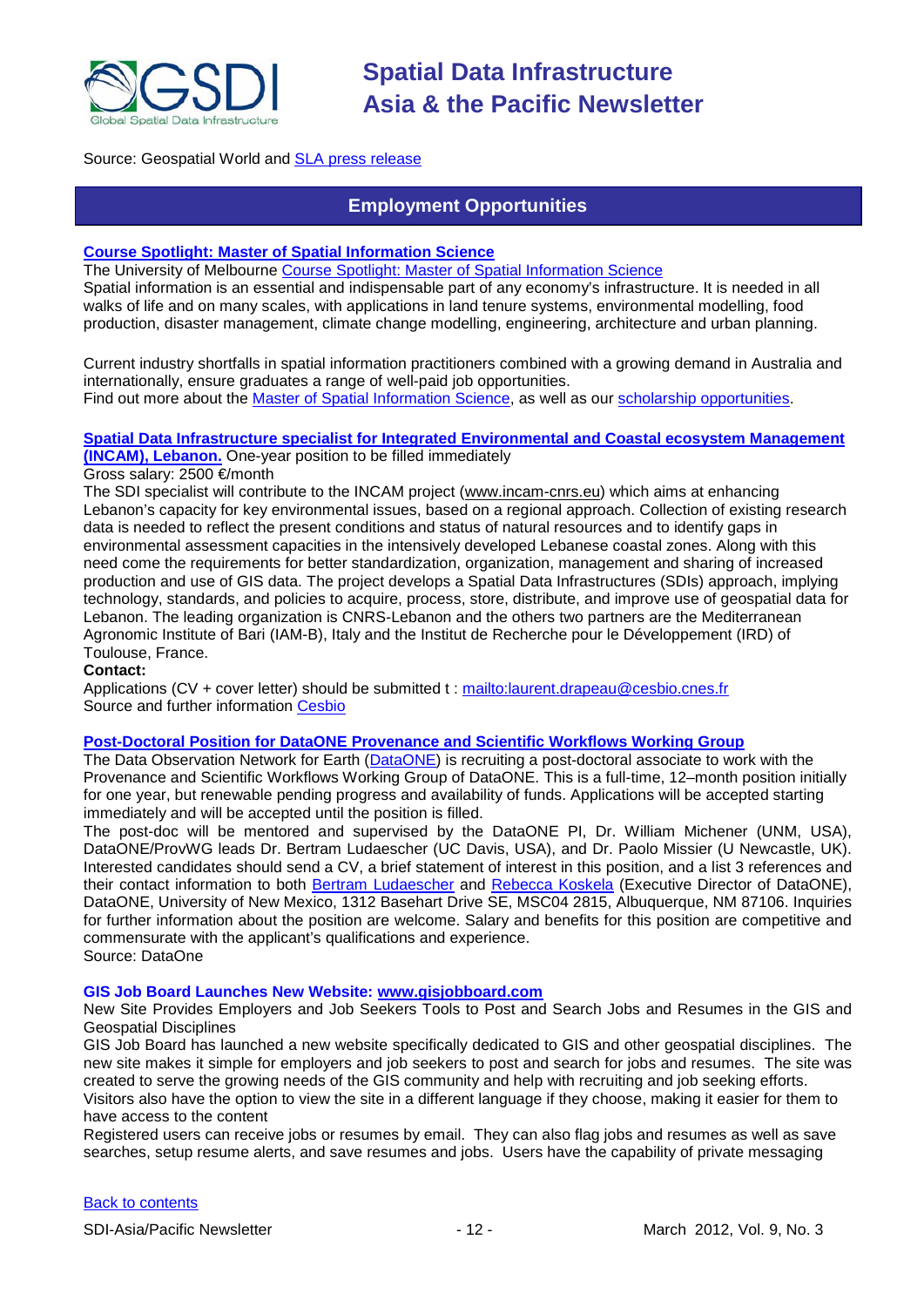

other users in case they ever want to communicate with someone. For more information about GIS Job Board, please visit their website at **[www.gisjobboard.com](http://www.gisjobboard.com/)**

### **[Employment opportunities for Soccer-playing Surveyors](http://fluidbook.geoinformatics.com/GEO-Informatics_1_2012/#/52/)**

Remember the item from the [November 2011 issue](http://www.gsdi.org/newsletters.asp) of the newsletter – **[The Amazing 'Throwable Panoramic Ball Camera'](http://www.theatlantic.com/video/archive/2011/10/the-amazing-throwable-panoramic-ball-camera/247089/)**

The problem is to get the ball to the exact location and height from which you want to take the picture. Thus, that is why you need to be a skilled soccer player before you can start capturing image data.

Source: GeoInformatics (Jan/Feb 2012) page 52

#### <span id="page-12-0"></span>[Back to contents](#page-0-0)

### **Conference Proceedings**

#### **[Iraq Spatial Data Infrastructure workshop completed](http://www.ameinfo.com/290564.html)**

In mid-February 2012, over 25 persons representing 13 national and regional government organizations assembled in Erbil in the north of Iraq for an intensive three-day exchange to explore concepts and ideas towards the establishment of a National Spatial Data Infrastructure for Iraq.

The workshop was conducted under the auspices of the Prime Minister Advisory Committee (PMAC), and supported by the United States Geologic Survey (USGS).

Staff from the GPC Group facilitated the workshop, bringing experience and insights regarding the implementation of GIS federations and Spatial Data Infrastructure (SDI) in other countries and regions around the world.

[Open Planet 5, the magazine published for the](http://jornadas.gvsig.org/descargas/magazine) **International gvSIG Conference** is now available in electronic [format](http://jornadas.gvsig.org/descargas/magazine)

#### **[National Geomatic Plan in Gabon: results of pilot projects presented](http://www.ignfi.fr/en/content/pilot-phase-ngp-gabon-expectations-were-met)**

IGN France International presented the main results of the work conducted between April and December, 2011 at the occasion of a final seminar. This seminar was held on December 6th, 2011 in Libreville and brought together around 60 representatives, most of whom were general managers and permanent secretaries from the main ministries, all in the presence of Emmanuel Issozet, Minister of the Budget and Madame Yolande Nyonda, Permanent Secretary of the Budget.

[Phase pilote du PNG Gabon : Promesses tenues](http://www.ignfi.fr/fr/content/phase-pilote-du-png-gabon-promesses-tenues)

[NGP Gabon: IGN France International presented the results of the pilot projects during a final seminar](http://www.ignfi.fr/en/content/ngp-gabon-ign-france-international-presented-results-pilot-projects-during-final-seminar)

**[2nd International Workshop on 3D Cadastres organized by FIG,](http://www.3dcadastres2011.nl/)  [EuroSDR and TU Delft](http://www.3dcadastres2011.nl/)** 

(16-18 November 2011, Delft, The Netherlands). Papers & Presentations available [here](http://3dcadastres2011.nl/programme/)

#### **[Seminar on Hyperspectral Earth Observation Convened in Beijing](http://www.asmmag.com/201112162780/seminar-on-hyperspectral-earth-observation-convened-in-beijing.html)**

On 1–2 December, 2011, the High Level Seminar on Hyperspectral Earth Observation convened in Beijing. Nearly 200 Chinese experts, graduate students and industry representatives in fields related to imaging spectroscopy attended the seminar. The seminar was divided into three parts: a review of the latest developments in hyperspectral Earth observation, imaging spectrometry technology, hyperspectral data processing and its applications. See [also.](http://english.ceode.cas.cn/ns/icn/201112/t20111212_79976.html)

#### <span id="page-12-1"></span>[Back to contents](#page-0-0)

### **Conferences, Events**

For upcoming events of global or major international interest, please visit the [upcoming conference list o](http://gsdi.org/events/upcnf.asp)n the GSDI website – as this conference list will be reserved for conferences within or with specific interest to the Asia Pacific Region.





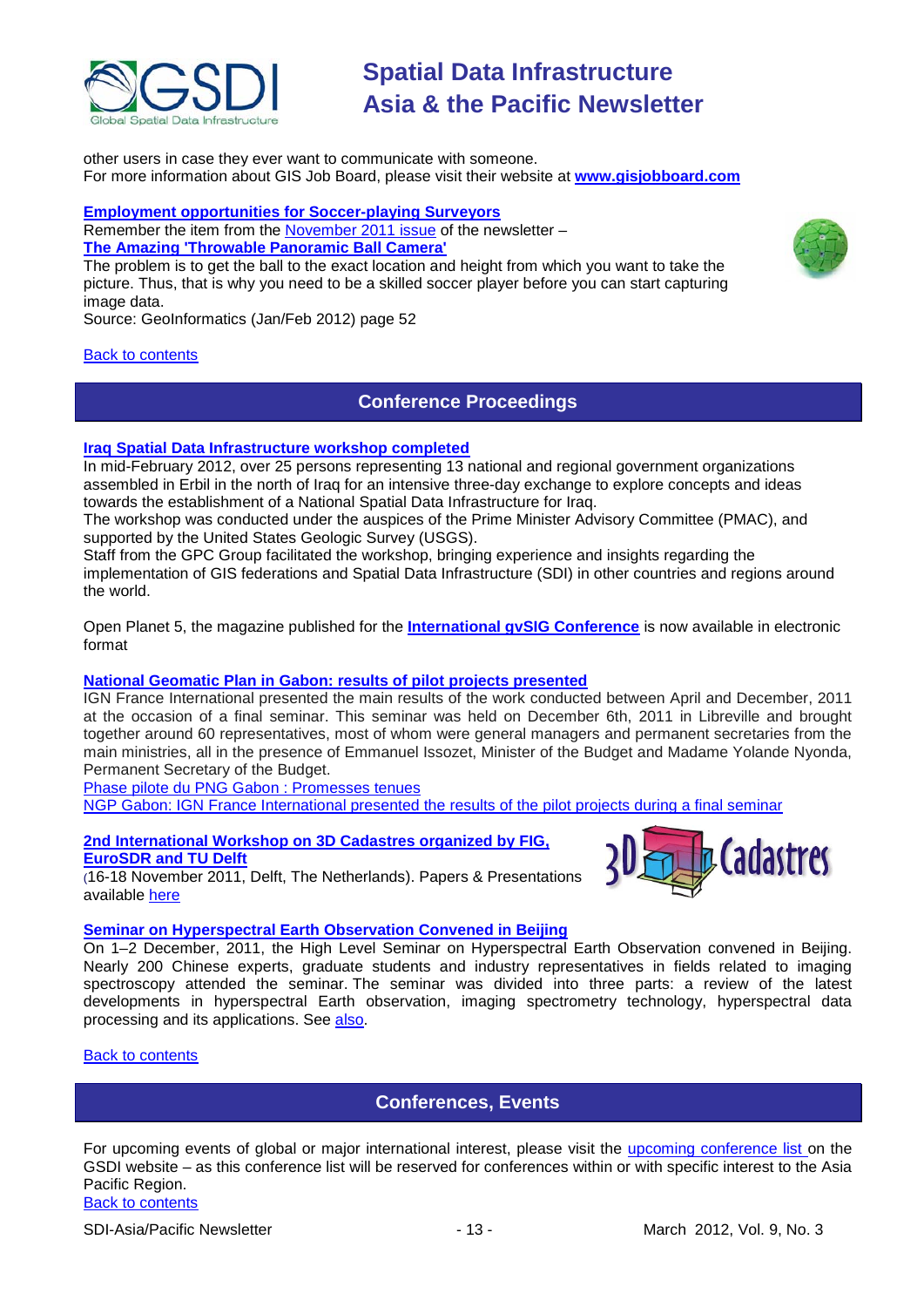

#### **The editors welcome news of conferences & events from the newsletter subscribers**

#### **[Call for Expression of Interest to host AARSE 2014 and future Conferences](http://lists.gsdi.org/pipermail/sdi-africa/2010-November/001135.html)**

Call for Expression of Interest to host the 10th biennial International Conference of the African Association of Remote Sensing of the Environment (AARSE) in October 2014 and future Conferences. The 9th conference will be held in Morocco in October 2012.

| <b>Date</b>       | <b>Location</b>             | <b>Event</b>                                                                                                                                                                                                                                                                                                                                                                                                                                                                                                                                                                                                                                                                                                                                                                                                                                                                                                                                                                                                                                                                                                                                                                                                                                                                                                                                                                                                                                                                                                                                                                                                                 |
|-------------------|-----------------------------|------------------------------------------------------------------------------------------------------------------------------------------------------------------------------------------------------------------------------------------------------------------------------------------------------------------------------------------------------------------------------------------------------------------------------------------------------------------------------------------------------------------------------------------------------------------------------------------------------------------------------------------------------------------------------------------------------------------------------------------------------------------------------------------------------------------------------------------------------------------------------------------------------------------------------------------------------------------------------------------------------------------------------------------------------------------------------------------------------------------------------------------------------------------------------------------------------------------------------------------------------------------------------------------------------------------------------------------------------------------------------------------------------------------------------------------------------------------------------------------------------------------------------------------------------------------------------------------------------------------------------|
| <b>March 2012</b> |                             |                                                                                                                                                                                                                                                                                                                                                                                                                                                                                                                                                                                                                                                                                                                                                                                                                                                                                                                                                                                                                                                                                                                                                                                                                                                                                                                                                                                                                                                                                                                                                                                                                              |
| 6-7 March         | Melaka, Malaysia            | <b>Malaysia Geospatial Forum 2012</b>                                                                                                                                                                                                                                                                                                                                                                                                                                                                                                                                                                                                                                                                                                                                                                                                                                                                                                                                                                                                                                                                                                                                                                                                                                                                                                                                                                                                                                                                                                                                                                                        |
| 21-3 March        | Darwin,<br><b>AUSTRALIA</b> | NT Spatial 2012:<br><b>Northern Exposure "Science and Applications"</b><br>Important dates:<br>Registrations open 1 December 2011<br>Registrations close 16 March 2012<br>Presentations & Papers (optional) due 19 March 2012<br>Pre-Conference workshops (optional) 21 March 2012<br>Sponsors trade display<br>22 March 2012<br>Conference start<br>22 March 2012<br>NT Spatial & Awards Dinner 22 March 2012<br>Final day of conference<br>23 March 2012<br>Contact                                                                                                                                                                                                                                                                                                                                                                                                                                                                                                                                                                                                                                                                                                                                                                                                                                                                                                                                                                                                                                                                                                                                                        |
| <b>April 2012</b> |                             |                                                                                                                                                                                                                                                                                                                                                                                                                                                                                                                                                                                                                                                                                                                                                                                                                                                                                                                                                                                                                                                                                                                                                                                                                                                                                                                                                                                                                                                                                                                                                                                                                              |
| 11 - 13 April     | Lancaster, UK               | Call for Papers, GISRUK2012, Lancaster University, 2012<br>We are pleased to invite you to submit short (~1500 word) papers<br>for the 20th annual GIS Research UK conference (GISRUK).<br>We welcome papers covering all aspects of theoretical and applied<br>GIS research, particularly those within the following themes:<br>• Environmental Geoinformatics<br>• Open-Source GI<br>$•$ Web2.0<br>• Qualitative GIS<br>• Spatial Ecology<br>• Health<br>• Emergency Response<br>• Landscape Visualisation<br>• Geospatial Semantics<br>• Location-Based Services<br>• Remote Sensing and Photogrammetry<br>The closing date for submissions is 25th November 2011. All<br>papers will be subject to peer review with accepted papers<br>allocated to oral and poster sessions accordingly. Conference<br>proceedings including all papers accepted for oral and poster<br>presentation will be made available as a free e-book (with ISBN)<br>and as hardcopy for purchase via http://www.lulu.com.<br>The conference will be proceeded by a Open Source GeoSpatial<br>software workshop and a Young Researchers Forum commencing<br>on Tuesday 10th April 2012.<br>The keynote speakers for the conference will be:<br>- Pete Atkinson, University of Southampton, UK<br>- Mei-Po Kwan, Ohio State University, USA<br>- Tyler Mitchell, Executive Director, OSGeo, USA<br>For more information and submission details please visit the<br>conference website: http://www.lancs.ac.uk/gisruk2012 or contact<br>members of the local organising committee via<br>gisruk2012@lancs.ac.uk. We look forward to receiving your |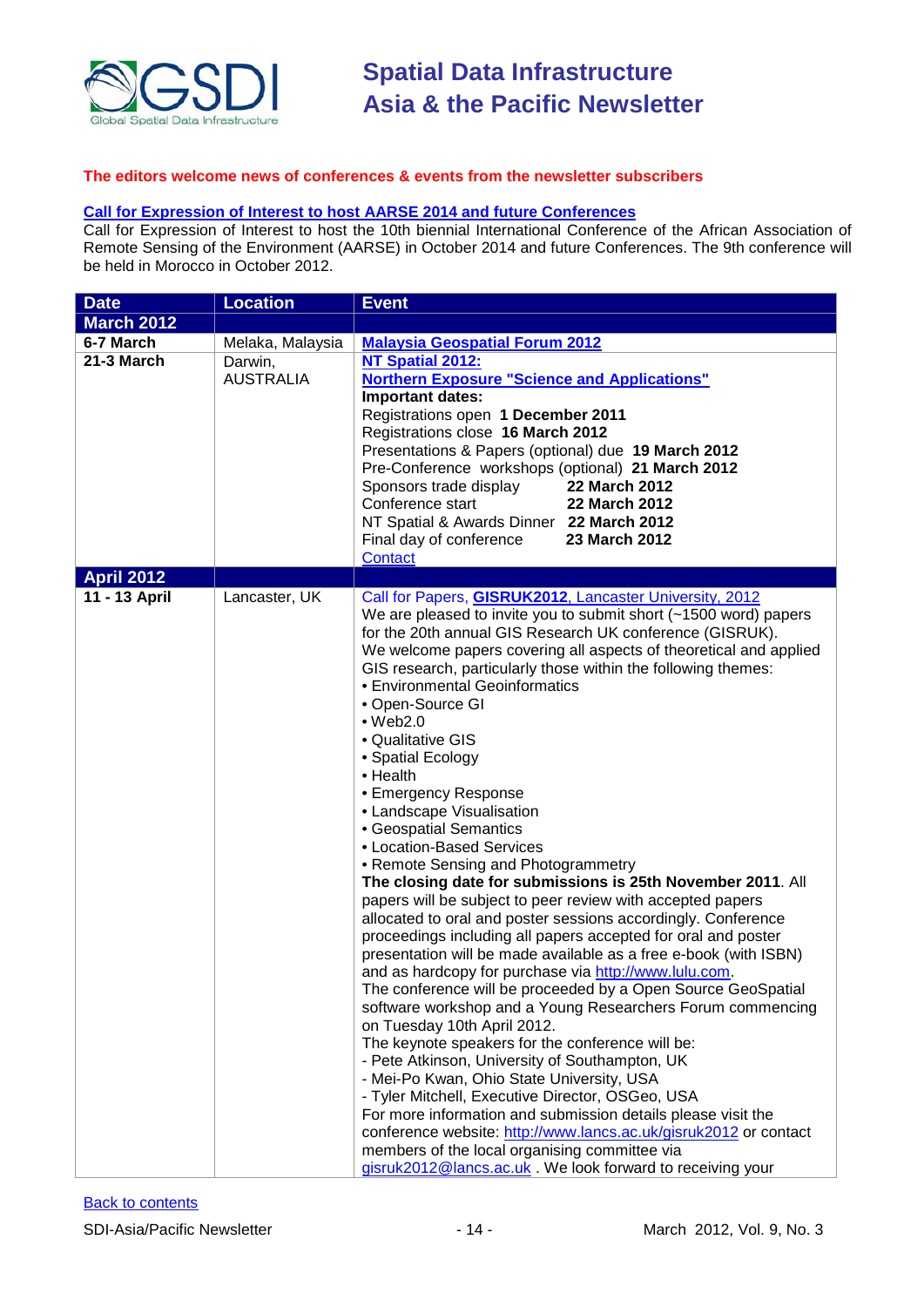

|                 |                          | submissions and welcoming you to Lancaster in 2012.                                                                                             |
|-----------------|--------------------------|-------------------------------------------------------------------------------------------------------------------------------------------------|
| 23 - 27 April   | Amsterdam,               | <b>GEOSPATIAL</b><br><b>Geospatial World Forum</b>                                                                                              |
|                 | The Netherlands          | WORLD X<br>Theme: Geospatial Industry & World Economy                                                                                           |
|                 |                          | <b>FORUM</b>                                                                                                                                    |
| <b>May 2012</b> |                          |                                                                                                                                                 |
| $7-9$ May       | Rio de Janeiro,          | 4th International Conference on GEographic Object Based                                                                                         |
|                 | <b>BRAZIL</b>            | Image Analysis 2012 - GEOBIA 2012                                                                                                               |
| 14-17 May       | Quebec City,             | 2012 Joint World Conference                                                                                                                     |
|                 | Canada                   | <b>GSDI 13 and Canadian Geomatics Conference (CCC)</b>                                                                                          |
|                 |                          | & there's more - 14th GEOIDE Annual Scientific Conference                                                                                       |
|                 |                          | & there's even more - 7th 3D GeoInfo Conference                                                                                                 |
|                 |                          | hosted by GEOIDE Network                                                                                                                        |
|                 |                          | GSDI 13 invites presentations/papers covering the full range of                                                                                 |
|                 |                          | practice, development and research experiences that advance the                                                                                 |
|                 |                          | practice and theory of spatial data infrastructure development and                                                                              |
|                 |                          | spatial enablement of society. GSDI 13 will support three primary<br>forms of publication:                                                      |
|                 |                          | (1) a normal conference proceedings with abstracts and full articles                                                                            |
|                 |                          | (non-refereed and refereed), published on a USB drive or CD and                                                                                 |
|                 |                          | archived on the web,                                                                                                                            |
|                 |                          | (2) a pre-conference published book of fully refereed articles titled                                                                           |
|                 |                          | "Spatially Enabling Government, Industry and Citizens: Research                                                                                 |
|                 |                          | and Development Perspectives" to be distributed to all conference                                                                               |
|                 |                          | participants and archived on the web, and                                                                                                       |
|                 |                          | (3) a post-conference special edition of the International Journal of                                                                           |
|                 |                          | Spatial Data Infrastructures Research (IJSDIR) with full articles                                                                               |
|                 |                          | selected from the proceedings and then fully refereed and revised                                                                               |
|                 |                          | after the conference.                                                                                                                           |
|                 |                          | In addition, two separate calls arising from the joint conference are                                                                           |
|                 |                          | being issued for chapter submissions to two additional books:                                                                                   |
|                 |                          | (1) "The Added Value of Scientific Networking: GEOIDE Network                                                                                   |
|                 |                          | Experiences" to be distributed to all conference participants (Call for<br>chapters at http://www.geoide.ulaval.ca/call-for-chapters.aspx), and |
|                 |                          | (2) "3DGeo Info Conference Proceedings" (Springer) to be mailed                                                                                 |
|                 |                          | after the conference to all 3DGeo Conference participants which                                                                                 |
|                 |                          | will be a single track on Wednesday and Thursday (Call at                                                                                       |
|                 |                          | http://www.3dgeoinfo2012.ulaval.ca/?page_id=48).                                                                                                |
|                 |                          | <b>IMPORTANT LINKS</b>                                                                                                                          |
|                 |                          | Conference Website: http://www.gsdi.org/gsdi13                                                                                                  |
|                 |                          | Past GSDI World Conference                                                                                                                      |
|                 |                          | Proceedings:http://www.gsdi.org/gsdiConferences                                                                                                 |
|                 |                          | Past open access Books affiliated with the                                                                                                      |
|                 |                          | conference: http://www.gsdi.org/openaccessbooks                                                                                                 |
|                 |                          | Other Important                                                                                                                                 |
|                 |                          | Dates:http://www.gsdi.org/gsdiconf/gsdi13/dates.html                                                                                            |
| 16-17 May       | Quebec,<br><b>CANADA</b> | 7th International Conference on 3D GeoInformation                                                                                               |
| 21-3 May        | Prague,                  | <b>FOSS4G-CEE &amp; Geoinformatics</b>                                                                                                          |
|                 | <b>Czech Republic</b>    | Important dates:                                                                                                                                |
|                 |                          | 1.1.2012<br>Call for papers & workshops                                                                                                         |
|                 |                          | 1.2.2012<br>Workshop submission deadline                                                                                                        |
|                 |                          | 1.3.2012<br>Papers submission deadline                                                                                                          |
|                 |                          | 15.2.2012 Confirmation of accepted workshops                                                                                                    |
|                 |                          | 15.3.2012 Confirmation of accepted papers                                                                                                       |
|                 |                          | 1.4.2012<br>Early bird registration deadline                                                                                                    |
| 23-4 May        | Taza, Morocco            | <b>International conference of GIS users, Taza GIS-Days 2012"</b>                                                                               |
|                 |                          | The Taza-GIS-Days symposium is being organized by the                                                                                           |
|                 |                          | Laboratory Natural Ressources and Environment of the                                                                                            |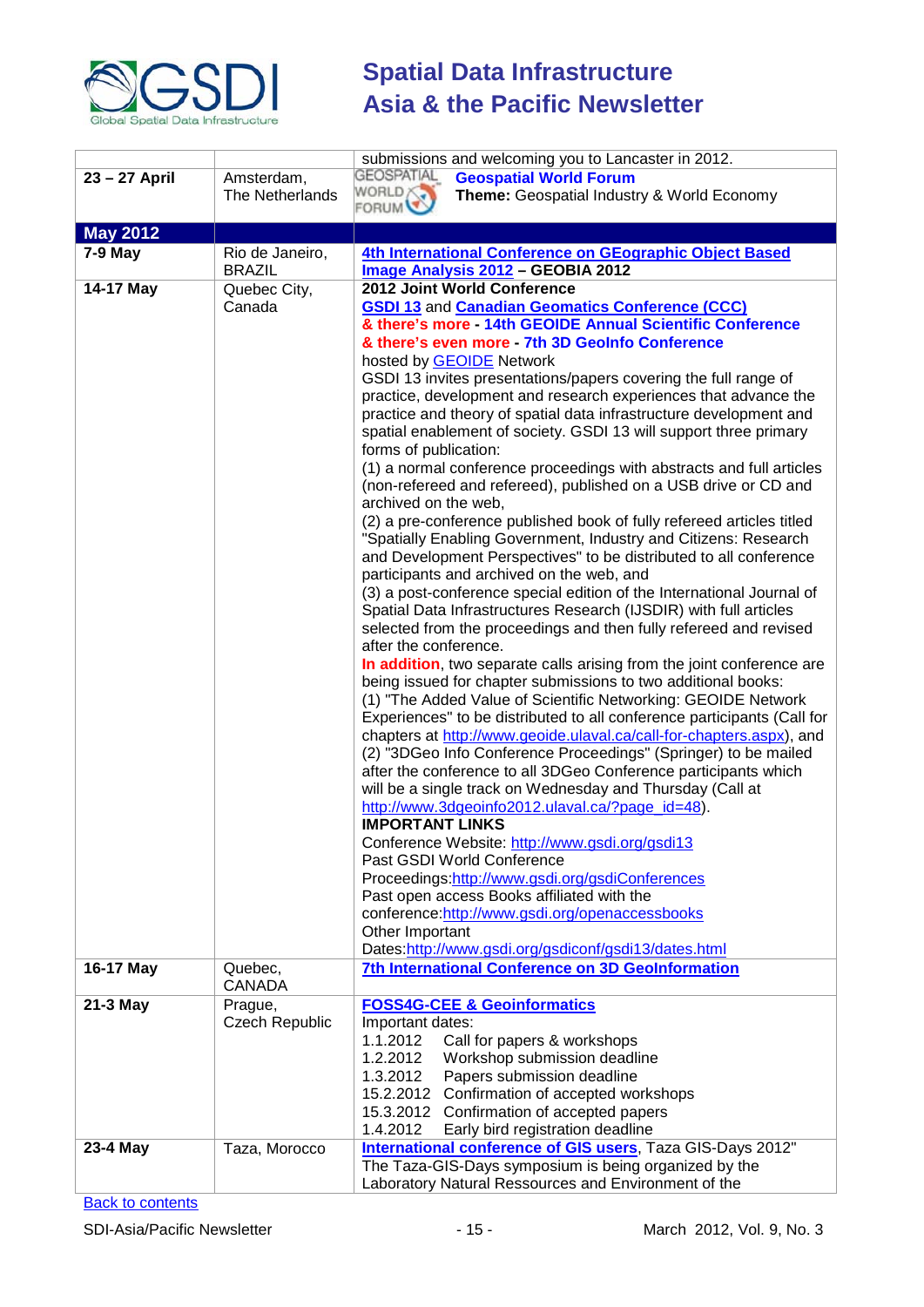

|                  |                                  | Polydisciplinary Faculty of Taza in collaboration with the Sidi<br>Mohamed Ben Abdellah University, Fez. Participants will have the<br>opportunity to learn about GIS through a series of presentations,<br>exhibitions and practical exercises presented by a distinguished<br>group of professionals.<br><b>Topics:</b><br>Development and Planning, Archaeology and History, Environment,<br>Water Resources Management, Remote sensing, Photogrammetry,<br>GPS, Natural Hazards, Mapping and Geology, Web application,<br>GIS and Open Sources, Geolocation and Network Interoperability<br>and Standards OGC<br>Deadline for abstracts submission: February 29, 2012<br><b>Contact</b>                                                                                                                                                                                                                                                                                                                                                                                                                                                                                                                                                                                                                              |
|------------------|----------------------------------|--------------------------------------------------------------------------------------------------------------------------------------------------------------------------------------------------------------------------------------------------------------------------------------------------------------------------------------------------------------------------------------------------------------------------------------------------------------------------------------------------------------------------------------------------------------------------------------------------------------------------------------------------------------------------------------------------------------------------------------------------------------------------------------------------------------------------------------------------------------------------------------------------------------------------------------------------------------------------------------------------------------------------------------------------------------------------------------------------------------------------------------------------------------------------------------------------------------------------------------------------------------------------------------------------------------------------|
| <b>June 2012</b> |                                  |                                                                                                                                                                                                                                                                                                                                                                                                                                                                                                                                                                                                                                                                                                                                                                                                                                                                                                                                                                                                                                                                                                                                                                                                                                                                                                                          |
| $3-5$ June       | Kuala<br>Terengganu,<br>Malaysia | <b>The International Conference on Informatics &amp; Applications</b><br>(ICIA2012)<br>The proposed conference on the above theme will be held at<br>University Sultan Zainal Abidin, Kuala Terengganu, Malaysia, From<br>June 3-5, 2012 which aims to enable researchers build connections<br>between different digital applications.<br><b>Important Dates</b><br>==============                                                                                                                                                                                                                                                                                                                                                                                                                                                                                                                                                                                                                                                                                                                                                                                                                                                                                                                                       |
|                  |                                  | Submission Date: April 1, 2012<br>Notification of acceptance: April 15, 2012<br>Camera Ready submission: May 2, 2012<br>Registration: May 2, 2012                                                                                                                                                                                                                                                                                                                                                                                                                                                                                                                                                                                                                                                                                                                                                                                                                                                                                                                                                                                                                                                                                                                                                                        |
| 4-7 June         | Las Vegas                        | <b>Hexagon 2012 conference.</b>                                                                                                                                                                                                                                                                                                                                                                                                                                                                                                                                                                                                                                                                                                                                                                                                                                                                                                                                                                                                                                                                                                                                                                                                                                                                                          |
| 8-11 June        | Shanghai, China                  | 2nd International Workshop on Earth Observation and Remote                                                                                                                                                                                                                                                                                                                                                                                                                                                                                                                                                                                                                                                                                                                                                                                                                                                                                                                                                                                                                                                                                                                                                                                                                                                               |
| "NEW"            |                                  | <b>Sensing Applications (EORSA 2012)</b><br><b>Call for Papers</b><br>Following the first EORSA conference in Beijing in 2008, the<br>second workshop (EORSA2012) will be held in Shanghai, China,<br>on June 8-11, 2012. This event is jointly organized by Tongji<br>University, Peking University, and Nanjing University, with technical<br>sponsorship from?IEEE Geoscience and Remote Sensing Society<br>and International Society for Photogrammetry and Remote Sensing.<br>Timetable:<br>Abstract submission due - March 15, 2012<br>Notification of acceptance - March 30, 2012<br>Full paper submission - May 15, 2012<br>Pre-conference registration due - April 15, 2012<br>Pre-conference workshops - June 8, 2012<br>Conference: June 9-11, 2012<br><b>Abstract Submission:</b><br>Please submit your abstract through the following web site:<br>https://www.easychair.org/conferences/?conf=eorsa2012<br>An abstract should be between 400 and 600 words in English, and<br>be saved in Microsoft Word format. Please include title, key words<br>(up to five), full name, affiliation, and contact details (e-mail, phone,<br>fax, and regular mailing address). Please also indicate your<br>preference for oral or poster presentation.<br>For more information about the workshop, visit the website |
| 15-17 June       | Hong Kong                        | 20th International Conference on GeoInformatics                                                                                                                                                                                                                                                                                                                                                                                                                                                                                                                                                                                                                                                                                                                                                                                                                                                                                                                                                                                                                                                                                                                                                                                                                                                                          |
|                  |                                  | (GeoInformatics 2012)<br>Abstract/Paper submission deadline: 15 November 2011<br>In response to the increasing concerns on global changes and<br>natural disasters, the 2012 conference theme is "Global Change,<br>Adaptation and Risk Management". Earthquakes, floods, droughts,                                                                                                                                                                                                                                                                                                                                                                                                                                                                                                                                                                                                                                                                                                                                                                                                                                                                                                                                                                                                                                      |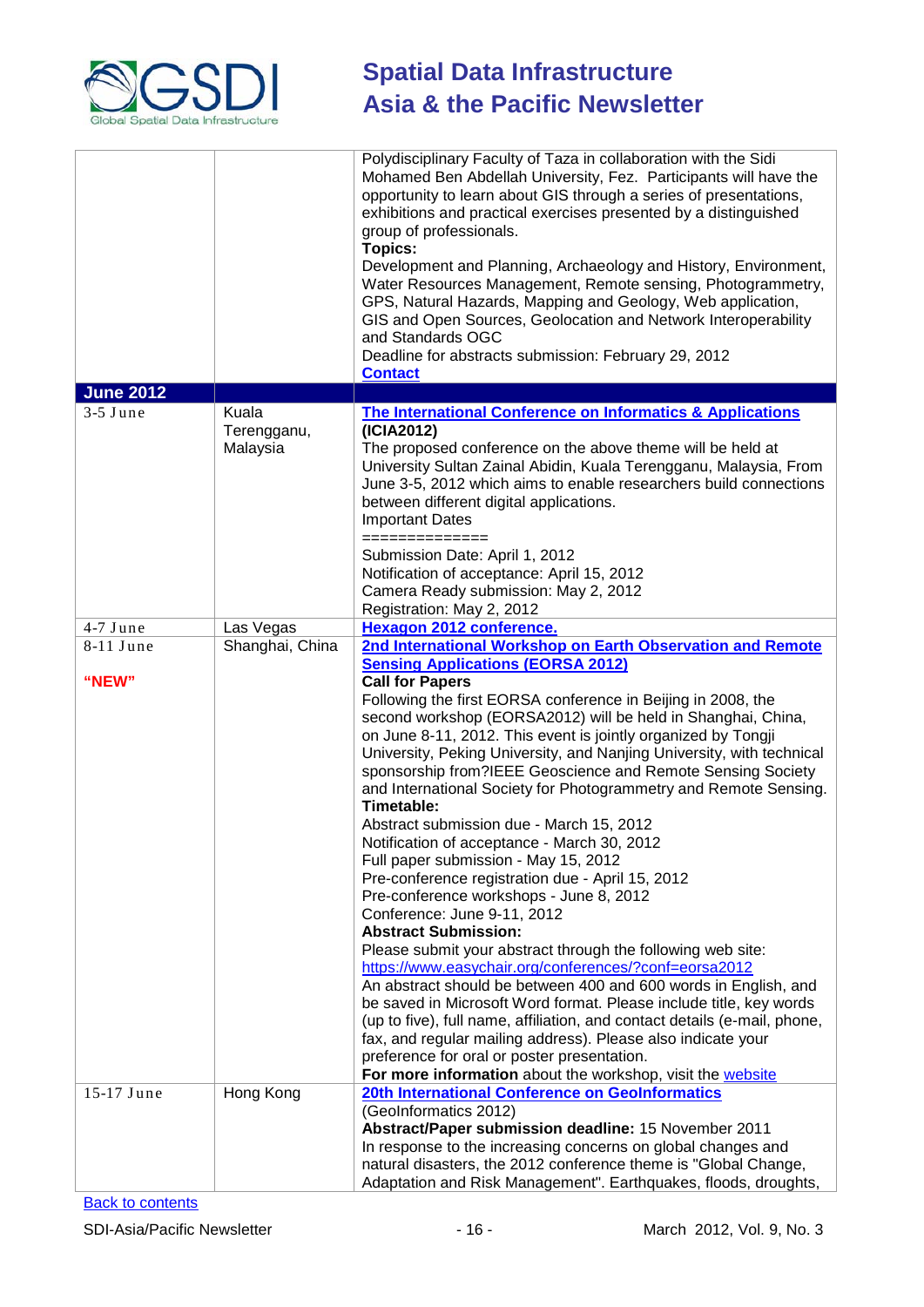

|                      |                              | pollutions and many other natural and man-made disasters are<br>severe threats to the mankind. Geoinformatic technologies shall<br>play an essential roles to mitigate damages of the disasters. This<br>conference will provide an excellent opportunity for professionals<br>and students in the geographic information science area to<br>exchange innovative ideas, discover cutting-edge technologies, and<br>present inspiring applications. Meanwhile, 2012 will be the 20th<br>Anniversary of the International Association of Chinese<br>Professionals in Geographic Information Sciences<br>(CPGIS, http://cpgis.org/) and its Annual Conference (the<br>GeoInformatics series), the organizing committee cordially invite<br>geoinformatics professionals and scholars all around the world,<br>review and celebrate our accomplishments and to develop our<br>vision for the next 20 years.                                                                                                                                                                                        |
|----------------------|------------------------------|------------------------------------------------------------------------------------------------------------------------------------------------------------------------------------------------------------------------------------------------------------------------------------------------------------------------------------------------------------------------------------------------------------------------------------------------------------------------------------------------------------------------------------------------------------------------------------------------------------------------------------------------------------------------------------------------------------------------------------------------------------------------------------------------------------------------------------------------------------------------------------------------------------------------------------------------------------------------------------------------------------------------------------------------------------------------------------------------|
| 18-20 June           | Salvador de<br>Bahia, Brasil | "Cities, Technologies and Planning" - CTP 12<br><http: geog_an_mod_10="" index.<="" murgante="" td="" utenti="" www.unibas.it=""></http:>                                                                                                                                                                                                                                                                                                                                                                                                                                                                                                                                                                                                                                                                                                                                                                                                                                                                                                                                                      |
| "NEW"                |                              | html><br>in conjunction with<br>The 2012 International Conference on Computational<br><b>Science and its Applications (ICCSA 2012)*</b>                                                                                                                                                                                                                                                                                                                                                                                                                                                                                                                                                                                                                                                                                                                                                                                                                                                                                                                                                        |
| $21-3$ June<br>"NEW" | Yokohama,<br>Japan           | <b>Geospatial Expo 2012</b><br>Contact                                                                                                                                                                                                                                                                                                                                                                                                                                                                                                                                                                                                                                                                                                                                                                                                                                                                                                                                                                                                                                                         |
| 25-7 June<br>"NEW"   | Taipei, Taiwan               | <b>International Conference on Earth Observations and Societal</b><br><b>Impacts (ICEO-SI)</b><br>The ICEO-SI 2012 Meeting will advance the understanding of earth                                                                                                                                                                                                                                                                                                                                                                                                                                                                                                                                                                                                                                                                                                                                                                                                                                                                                                                             |
|                      |                              | observations and societal impacts from the regional to the global<br>levels. Through the promotion and construction of the Global Earth<br>Observation System (GEOS), the conference will namely address<br>the following topics:<br>Ecosystems - Biodiversity - Water - Disasters - Energy - Health -<br>Weather - Climate - Agriculture                                                                                                                                                                                                                                                                                                                                                                                                                                                                                                                                                                                                                                                                                                                                                      |
| 25-30 June           | Istanbul, Turkey             | <b>World GIS Summit</b><br>"The World GIS Summit" has been postponed to June 25-30,<br>2012."                                                                                                                                                                                                                                                                                                                                                                                                                                                                                                                                                                                                                                                                                                                                                                                                                                                                                                                                                                                                  |
| <b>July 2012</b>     |                              |                                                                                                                                                                                                                                                                                                                                                                                                                                                                                                                                                                                                                                                                                                                                                                                                                                                                                                                                                                                                                                                                                                |
| $8-11$ July          | Brisbane,<br>Australia       | 2012 Brisbane International Geospatial Forum                                                                                                                                                                                                                                                                                                                                                                                                                                                                                                                                                                                                                                                                                                                                                                                                                                                                                                                                                                                                                                                   |
| 23-27 July           | San Diego,                   | <b>Esri International User Conference</b><br><b>Now Accepting Presentation Submissions</b>                                                                                                                                                                                                                                                                                                                                                                                                                                                                                                                                                                                                                                                                                                                                                                                                                                                                                                                                                                                                     |
|                      | <b>USA</b>                   | Participation from the GIS community makes the Esri International<br>User Conference (Esri UC) < http://www.esri.com/events/user-<br>conference/index.html > much more than just another technology<br>user conference. It's a place to collaborate with your colleagues<br>and get inspired by their work.<br>What do you know that could help others make the most of<br>ArcGIS? Here's your chance to share tips, strategies, and<br>accomplishments with fellow GIS professionals. Both new and<br>seasoned ArcGIS users are encouraged to submit presentation<br>abstracts for consideration. Of particular interest are proposals<br>related to:<br>Applying ArcGIS to new problems in innovative ways<br>Leveraging new capabilities of ArcGIS 10<br>Extending your GIS to a broader audience through web and<br>mobile applications<br>Driving GIS advancements in your industry<br>Collaborating inside and outside your organization to increase<br>efficiency, share data, and maximize geospatial resources<br>Review the session topics to see how your contribution can fit into |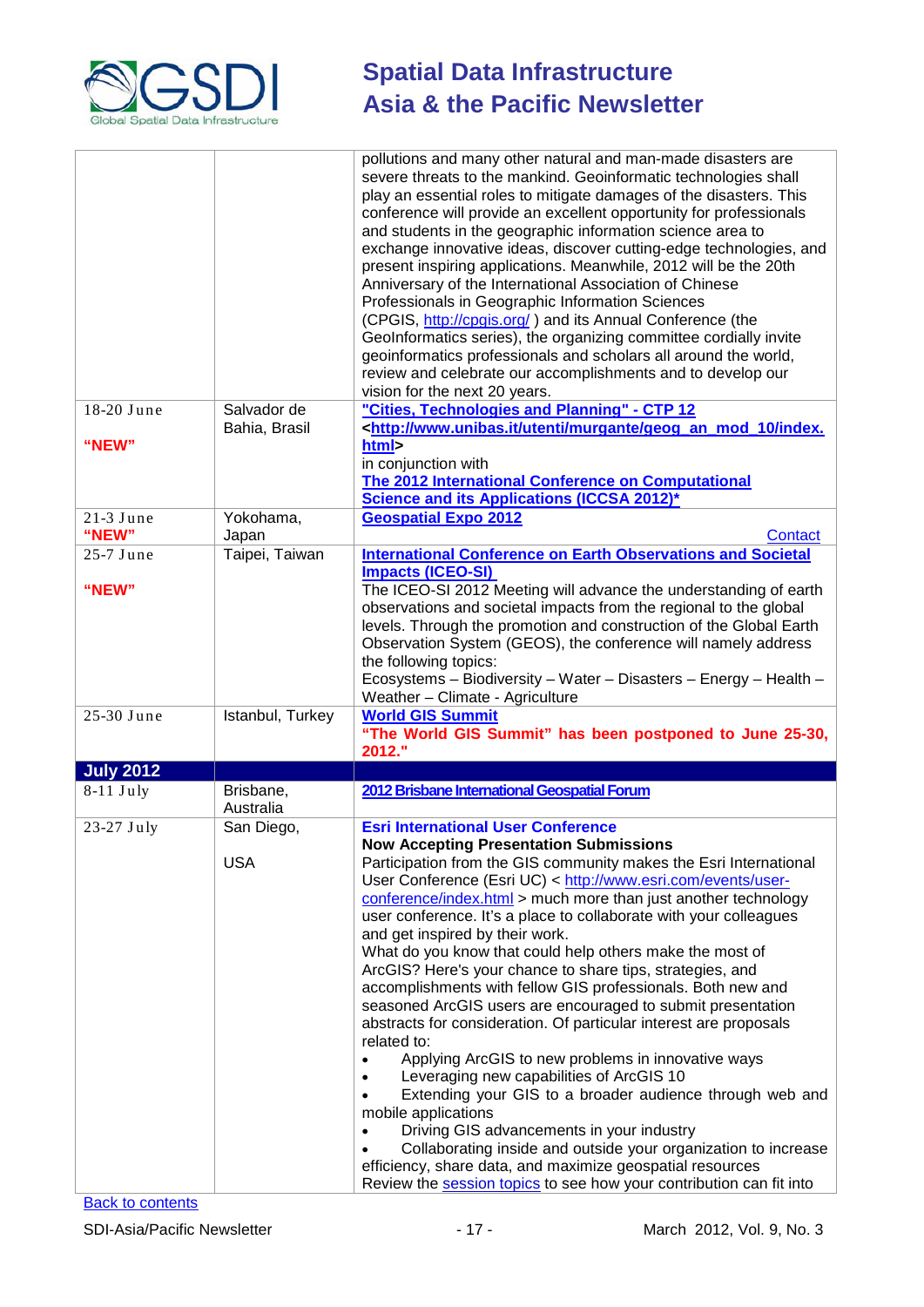

|                            |                            | this year's agenda.<br>Abstract submission deadline: passed.                                                                                                                                                                                                                                                                                                                                                                                                                                                                                                                                                                                                                                                                                                                                                                                                                                                                                                                                                                                                                                                                                                                                                                                                                                                                                                                                                                                                                                                                                                                                                                                                                                                                                                                                                                                                                                                                                                                                                                            |
|----------------------------|----------------------------|-----------------------------------------------------------------------------------------------------------------------------------------------------------------------------------------------------------------------------------------------------------------------------------------------------------------------------------------------------------------------------------------------------------------------------------------------------------------------------------------------------------------------------------------------------------------------------------------------------------------------------------------------------------------------------------------------------------------------------------------------------------------------------------------------------------------------------------------------------------------------------------------------------------------------------------------------------------------------------------------------------------------------------------------------------------------------------------------------------------------------------------------------------------------------------------------------------------------------------------------------------------------------------------------------------------------------------------------------------------------------------------------------------------------------------------------------------------------------------------------------------------------------------------------------------------------------------------------------------------------------------------------------------------------------------------------------------------------------------------------------------------------------------------------------------------------------------------------------------------------------------------------------------------------------------------------------------------------------------------------------------------------------------------------|
| <b>August 2012</b>         |                            |                                                                                                                                                                                                                                                                                                                                                                                                                                                                                                                                                                                                                                                                                                                                                                                                                                                                                                                                                                                                                                                                                                                                                                                                                                                                                                                                                                                                                                                                                                                                                                                                                                                                                                                                                                                                                                                                                                                                                                                                                                         |
| $6 - 8$ August<br>"NEW"    | Melbourne,<br>Australia    | <b>GITA 2012</b> - GITA 17th Annual Geospatial Solutions Conference<br>"From Fundamentals to the Future - Managing Assets Spatially"<br><b>Important dates</b>                                                                                                                                                                                                                                                                                                                                                                                                                                                                                                                                                                                                                                                                                                                                                                                                                                                                                                                                                                                                                                                                                                                                                                                                                                                                                                                                                                                                                                                                                                                                                                                                                                                                                                                                                                                                                                                                          |
|                            |                            | 30 March 2012 Abstract submission closes                                                                                                                                                                                                                                                                                                                                                                                                                                                                                                                                                                                                                                                                                                                                                                                                                                                                                                                                                                                                                                                                                                                                                                                                                                                                                                                                                                                                                                                                                                                                                                                                                                                                                                                                                                                                                                                                                                                                                                                                |
|                            |                            | late April 2012<br>Authors notified of initial acceptance or otherwise;<br>successful authors invited to submit a full paper                                                                                                                                                                                                                                                                                                                                                                                                                                                                                                                                                                                                                                                                                                                                                                                                                                                                                                                                                                                                                                                                                                                                                                                                                                                                                                                                                                                                                                                                                                                                                                                                                                                                                                                                                                                                                                                                                                            |
|                            |                            | 5 March 2012<br><b>Registration opens</b>                                                                                                                                                                                                                                                                                                                                                                                                                                                                                                                                                                                                                                                                                                                                                                                                                                                                                                                                                                                                                                                                                                                                                                                                                                                                                                                                                                                                                                                                                                                                                                                                                                                                                                                                                                                                                                                                                                                                                                                               |
|                            |                            | 31 May 2012<br>Deadline for authors to register for the meeting<br><b>Contact</b>                                                                                                                                                                                                                                                                                                                                                                                                                                                                                                                                                                                                                                                                                                                                                                                                                                                                                                                                                                                                                                                                                                                                                                                                                                                                                                                                                                                                                                                                                                                                                                                                                                                                                                                                                                                                                                                                                                                                                       |
| 25 August -<br>1 September | Melbourne,<br>Australia    | <b>XXII International Society for Photogrammetry &amp; Remote</b><br><b>Sensing Congress</b><br>Email: isprs2012@icms.com.au                                                                                                                                                                                                                                                                                                                                                                                                                                                                                                                                                                                                                                                                                                                                                                                                                                                                                                                                                                                                                                                                                                                                                                                                                                                                                                                                                                                                                                                                                                                                                                                                                                                                                                                                                                                                                                                                                                            |
| <b>September</b><br>2012   |                            |                                                                                                                                                                                                                                                                                                                                                                                                                                                                                                                                                                                                                                                                                                                                                                                                                                                                                                                                                                                                                                                                                                                                                                                                                                                                                                                                                                                                                                                                                                                                                                                                                                                                                                                                                                                                                                                                                                                                                                                                                                         |
| 2-5 September              | Wellington,<br>New Zealand | The 4th Digital Earth Summit focusing on "Natural Disasters"                                                                                                                                                                                                                                                                                                                                                                                                                                                                                                                                                                                                                                                                                                                                                                                                                                                                                                                                                                                                                                                                                                                                                                                                                                                                                                                                                                                                                                                                                                                                                                                                                                                                                                                                                                                                                                                                                                                                                                            |
| 6-8 September              | Tokyo, Japan               | International<br>2012<br>Conference<br>for<br>OpenStreetMap<br>(OSM)<br><b>State of the Map 2012 (SoTM12)</b>                                                                                                                                                                                                                                                                                                                                                                                                                                                                                                                                                                                                                                                                                                                                                                                                                                                                                                                                                                                                                                                                                                                                                                                                                                                                                                                                                                                                                                                                                                                                                                                                                                                                                                                                                                                                                                                                                                                           |
| 9-14 September             | Ticino,<br>Switzerland     | 11th NCCR Climate Summer School, 2012<br>The NCCR Climate, Switzerland's Centre of Excellence in Climate<br>and Climate Impact Research, invites young scientists to join<br>leading climate researchers in a scenic southern Swiss Alpine<br>setting on the occasion of the 11th International NCCR Climate<br>Summer School 2012.<br>The Summer School is focusing on the theme "the water cycle in a<br>changing climate". This theme has been chosen due to its<br>paramount importance in terms of both scientific challenges and<br>pressing societal concerns. The specific topics to be addressed<br>include:<br>Observed variations of the water cycle.<br>$\bullet$<br>Physical processes governing the hydrological response to<br>$\bullet$<br>climate change,<br>Scenarios of the water cycle in a changing climate,<br>Anticipated impacts.<br>The Summer School invites young researchers from all fields of<br>climate research. The courses cover a broad spectrum of climate<br>and climate impact research issues and foster cross-disciplinary<br>links. Each topic includes keynote plenary lectures and workshops<br>with in-depth discussion in smaller groups. All summer school<br>participants present a poster of their research and there will be<br>ample opportunity for discussion.<br>The Summer School is open to young researchers (PhD students<br>and Post-Docs) worldwide. Participation is highly competitive and<br>will be limited to a maximum of 70. The registration fee (1400 CHF)<br>includes half board accommodation, excursion and teaching<br>material. A small number of grants will be available for students<br>from developing countries (i.e. non-OECD countries).<br>Deadline for applications: closed. Successful applicants will be<br>notified in February 2012. Detailed information and the application<br>form are available at<br><http: 2012="" summer_school="" www.nccr-climate.unibe.ch=""></http:> .<br>Contact: University of Bern, NCCR Climate Management Centre, |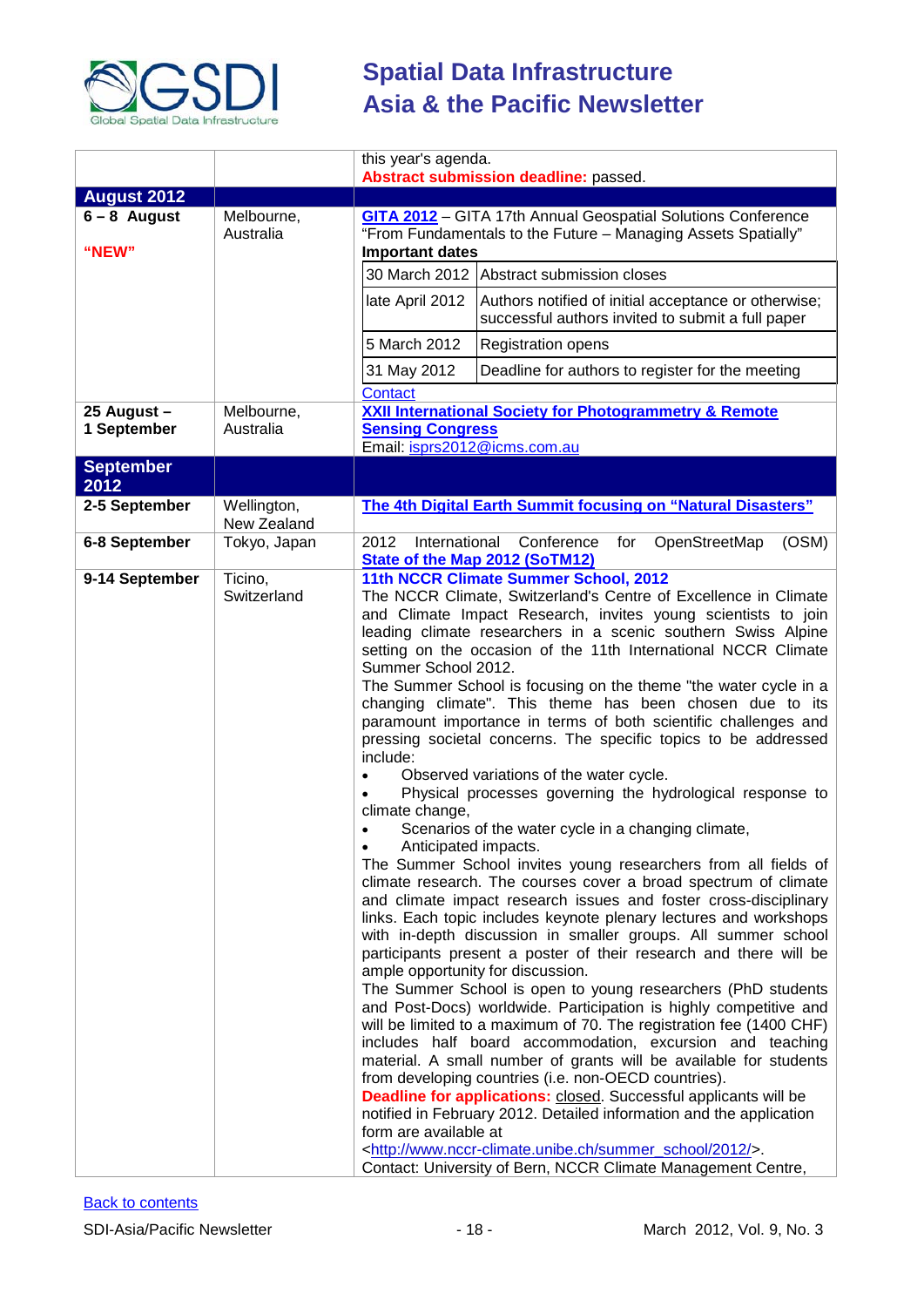

|                              |                       | Zähringerstrasse 25, CH-3012 Bern, Switzerland, mailto:                                                                                |
|------------------------------|-----------------------|----------------------------------------------------------------------------------------------------------------------------------------|
|                              |                       | <nccr-climate@oeschger.unibe.ch></nccr-climate@oeschger.unibe.ch>                                                                      |
|                              |                       | Telephone +41 31 631 31 45, Telefax +41 31 631 43 38.                                                                                  |
| 17-9 September               | Hanoi, Vietnam        | <b>11th Asia Geospatial Forum</b>                                                                                                      |
| "NEW"                        |                       | Contact                                                                                                                                |
| October 2012<br>29 October - |                       |                                                                                                                                        |
| 2 November                   | El Jadida,<br>Morocco | 10th biennial International Conference of the African<br><b>Association of Remote Sensing of the Environment (AARSE)</b>               |
| "NEW"                        |                       |                                                                                                                                        |
| 29 October -                 | El Jadida,            | <b>AARSE 2012 Conference: Call for Side-event Workshops</b>                                                                            |
| 2 November                   | Morocco               | As you might be aware the <b>AARSE 2012 Conference</b> will take place                                                                 |
|                              |                       | from October 29 to November 2, 2012 in El Jadida, Morocco. This                                                                        |
| "NEW"                        |                       | 9th holding of the AARSE Conference represents a major event in                                                                        |
|                              |                       | the long series of internationally recognized AARSE                                                                                    |
|                              |                       | conferences. AARSE 2012 welcomes dedicated workshops -                                                                                 |
|                              |                       | organized as pre- or post-conference events or as halfday events<br>concurrent with the conference scientific programme (the latter in |
|                              |                       | exceptional cases only).                                                                                                               |
|                              |                       | Workshops should present state-of-the-art research and cover the                                                                       |
|                              |                       | development, deployment and operational use of Earth observing                                                                         |
|                              |                       | systems both space- and airborne.                                                                                                      |
|                              |                       | <b>Workshop Summary Submission</b>                                                                                                     |
|                              |                       | Interested parties should submit a summary of the workshop they                                                                        |
|                              |                       | propose. The summary must                                                                                                              |
|                              |                       | include:<br>- Title of workshop;                                                                                                       |
|                              |                       | - Relevant keywords;                                                                                                                   |
|                              |                       | - Full name and title, e-mail address, fax, telephone of workshop                                                                      |
|                              |                       | organizer(s);                                                                                                                          |
|                              |                       | - Short description of the workshop (maximum one page);                                                                                |
|                              |                       | - Target audience;                                                                                                                     |
|                              |                       | - Proposed duration of workshop                                                                                                        |
|                              |                       | The Workshop summary should reach the Chairman of the Local<br>Organizing Committee: Prof. Kamal LABBASSI, no later than 30            |
|                              |                       | June 2012. Workshop proposers will be notified of acceptance as                                                                        |
|                              |                       | soon as the requirements are fulfilled.                                                                                                |
|                              |                       | Note: Please be aware that the following policy of the AARSE                                                                           |
|                              |                       | Executive Council on workshops organized by other parties applies:                                                                     |
|                              |                       | - Organizers of a pre-/concurrent-/post-conference workshop must                                                                       |
|                              |                       | pay a fixed amount of €3000 to cover expenses for projector,                                                                           |
|                              |                       | venue, writing materials and microphone. Anything extra is to be                                                                       |
|                              |                       | borne by the workshop organizer. However, organizers of a pre-                                                                         |
|                              |                       | /concurrent-/post-conference workshop who pay the conference<br>registration fee for 8 of their participants, 2 months prior to the    |
|                              |                       | conference date, pay a fixed amount of €1500 to cover costs of                                                                         |
|                              |                       | projector, venue, writing materials and microphone.                                                                                    |
|                              |                       | REMINDER: Abstract submission deadline: 30 April 2012                                                                                  |
| 2014                         |                       |                                                                                                                                        |
|                              | Malaysia              | Malaysia will be hosting the (International Federation of Surveyors)                                                                   |
|                              |                       | FIG Congress in 2014. The decision was taken at the recently                                                                           |
|                              |                       | concluded FIG Congress 2010 in Sydney, Australia.                                                                                      |